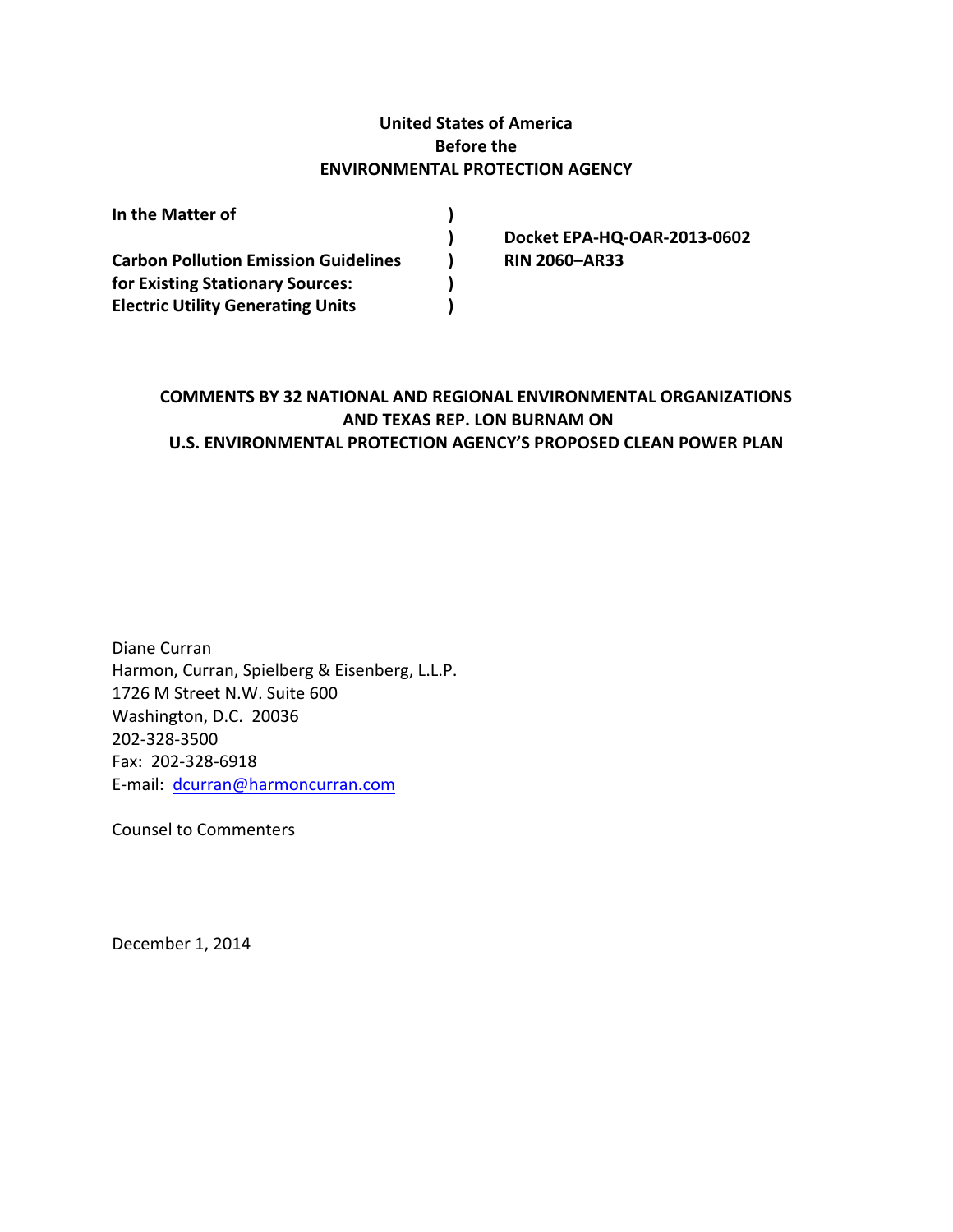| $\mathsf{L}$ |                                                                                                                                      |    |                                                                                                                    |  |  |
|--------------|--------------------------------------------------------------------------------------------------------------------------------------|----|--------------------------------------------------------------------------------------------------------------------|--|--|
| ΙΙ.          |                                                                                                                                      |    |                                                                                                                    |  |  |
| III.         | THE EPA HAS SET CARBON EMISSIONS TARGETS FAR BELOW LEVELS THAT ARE<br>NECESSARY TO ACHIEVE MEANINGFUL AND TIMELY CARBON REDUCTIONS 8 |    |                                                                                                                    |  |  |
| IV.          | EPA'S DESIGNATION OF NATURAL GAS AND NUCLEAR ENERGY AS BSER ELECTRICITY                                                              |    |                                                                                                                    |  |  |
|              | А.                                                                                                                                   |    |                                                                                                                    |  |  |
|              | <b>B.</b>                                                                                                                            |    | Why a Reasonable and Well-Supported Designation of BSER Technology                                                 |  |  |
|              | C.                                                                                                                                   |    | EPA Has Failed to Justify the Designation of Natural Gas as BSER11                                                 |  |  |
|              | D.                                                                                                                                   |    |                                                                                                                    |  |  |
|              |                                                                                                                                      | 1. | Nuclear power plants are not a cost-effective or reliable                                                          |  |  |
|              |                                                                                                                                      | 2. | Nuclear power's non-air-related environmental impacts are<br>disproportionately high in comparison to renewables14 |  |  |
|              |                                                                                                                                      |    | a.                                                                                                                 |  |  |
|              |                                                                                                                                      |    | b.                                                                                                                 |  |  |
|              |                                                                                                                                      |    | c.                                                                                                                 |  |  |
|              |                                                                                                                                      | 3. | Nuclear power's environmental justice impacts are disproportionately                                               |  |  |
|              |                                                                                                                                      | 4. | Reliance on nuclear power would undermine long-term carbon                                                         |  |  |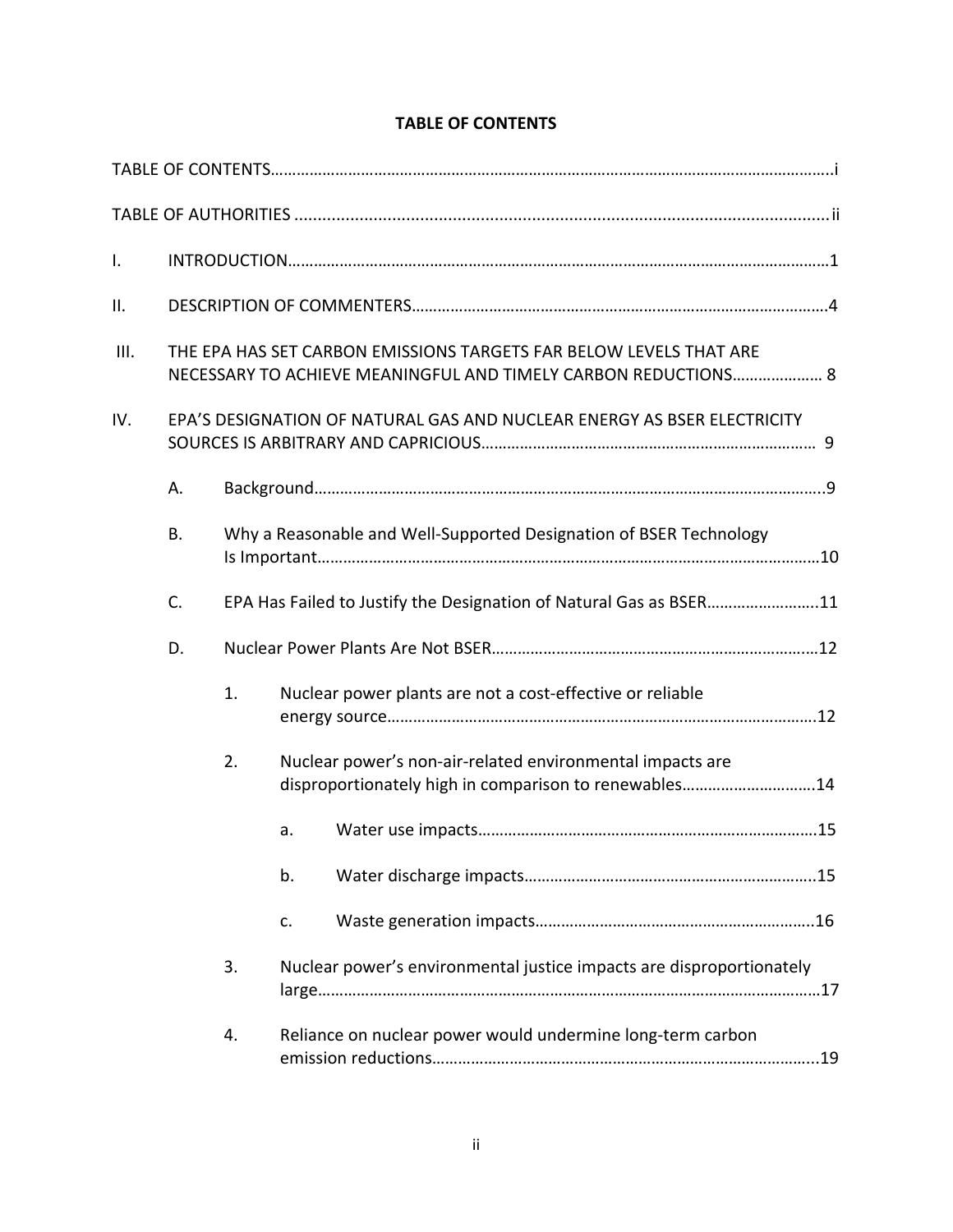| V.  | SIGNIFICANT CARBON EMISSION REDUCTIONS ARE DEMONSTRABLY FEASIBLE     |  |
|-----|----------------------------------------------------------------------|--|
|     | AND COST-EFFECTIVE IN ALL U.S. STATES BY USING RENEWABLES AND ENERGY |  |
|     |                                                                      |  |
|     |                                                                      |  |
| VI. |                                                                      |  |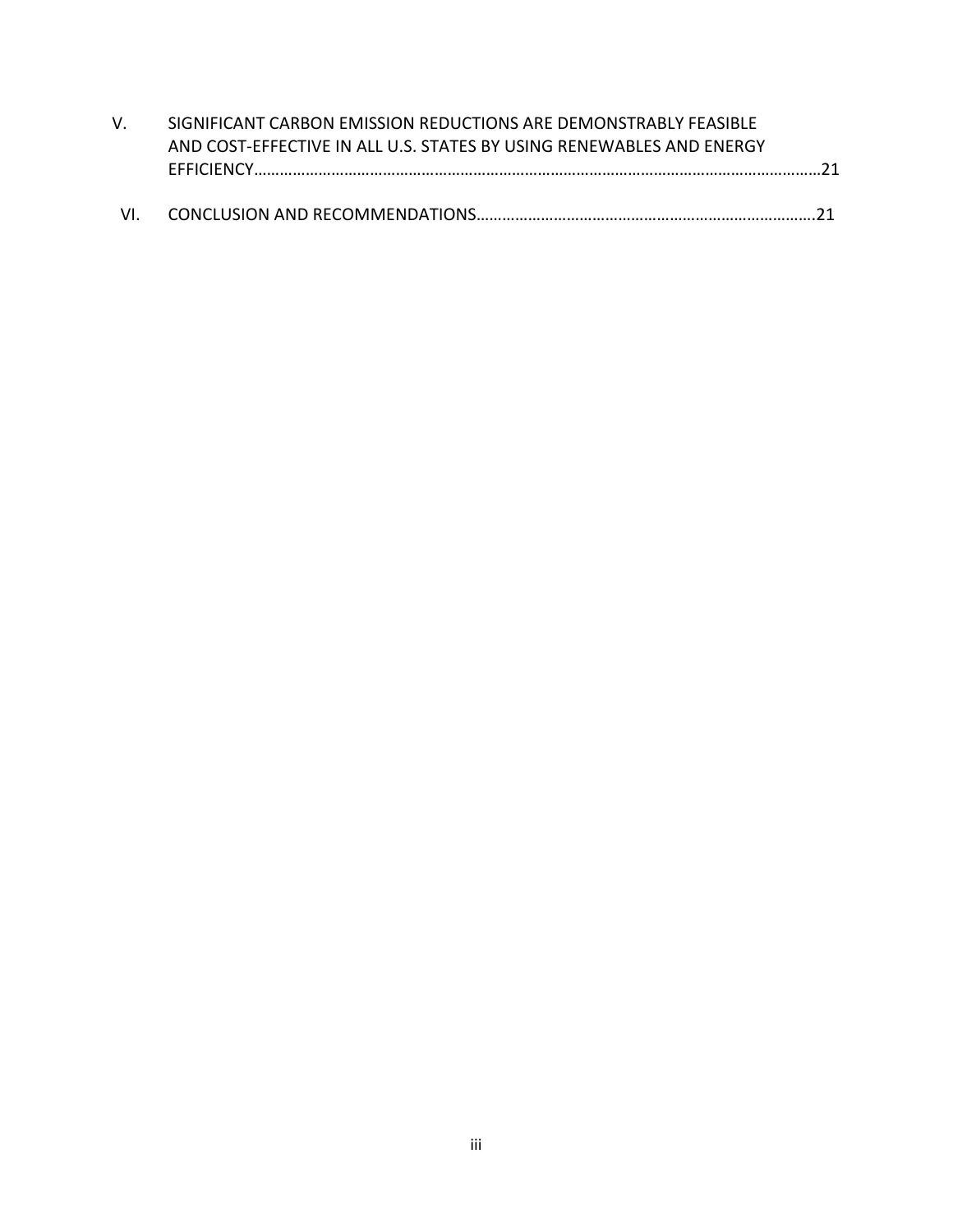#### **TABLE OF AUTHORITIES**

| <b>Judicial Decisions</b>                                                |
|--------------------------------------------------------------------------|
| Essex Chemical Corp. v. Ruckelshaus, 486 F.2d 427 (D.C. Cir. 1973)10     |
| Motor Vehicle Mfrs. Ass'n v. State Farm Mutual Auto Insurance Co,        |
|                                                                          |
|                                                                          |
| <b>Pending Judicial Cases</b>                                            |
| New York et al. v. NRC, Docket Nos. 14-1210, 14-1212, 14-1216, 14-121716 |
| <b>Statutes</b>                                                          |
| Atomic Energy Act, 42 U.S.C. § 2011 et seq.                              |
| Clean Air Act, 42 U.S.C. § 7401 et seq.                                  |
|                                                                          |
| Nuclear Waste Policy Act of 1982, as amended, 42 U.S.C. § 10101 et seq.  |
| <b>Regulations</b>                                                       |
| Final Rule, Nuclear Power Plant License Renewal; Revisions,              |

# 10 C.F.R. § 54.29(a)(1)………………………………………………………………………………………………. .14

#### **Administrative Decisions**

*Calvert Cliffs 3 Nuclear Project, LLC and Unistar Nuclear Operating Services, LLC*  (Calvert Cliffs Nuclear Power Plant, Unit 3), et al., CLI‐12‐16, 76 NRC 63 (2012)………….16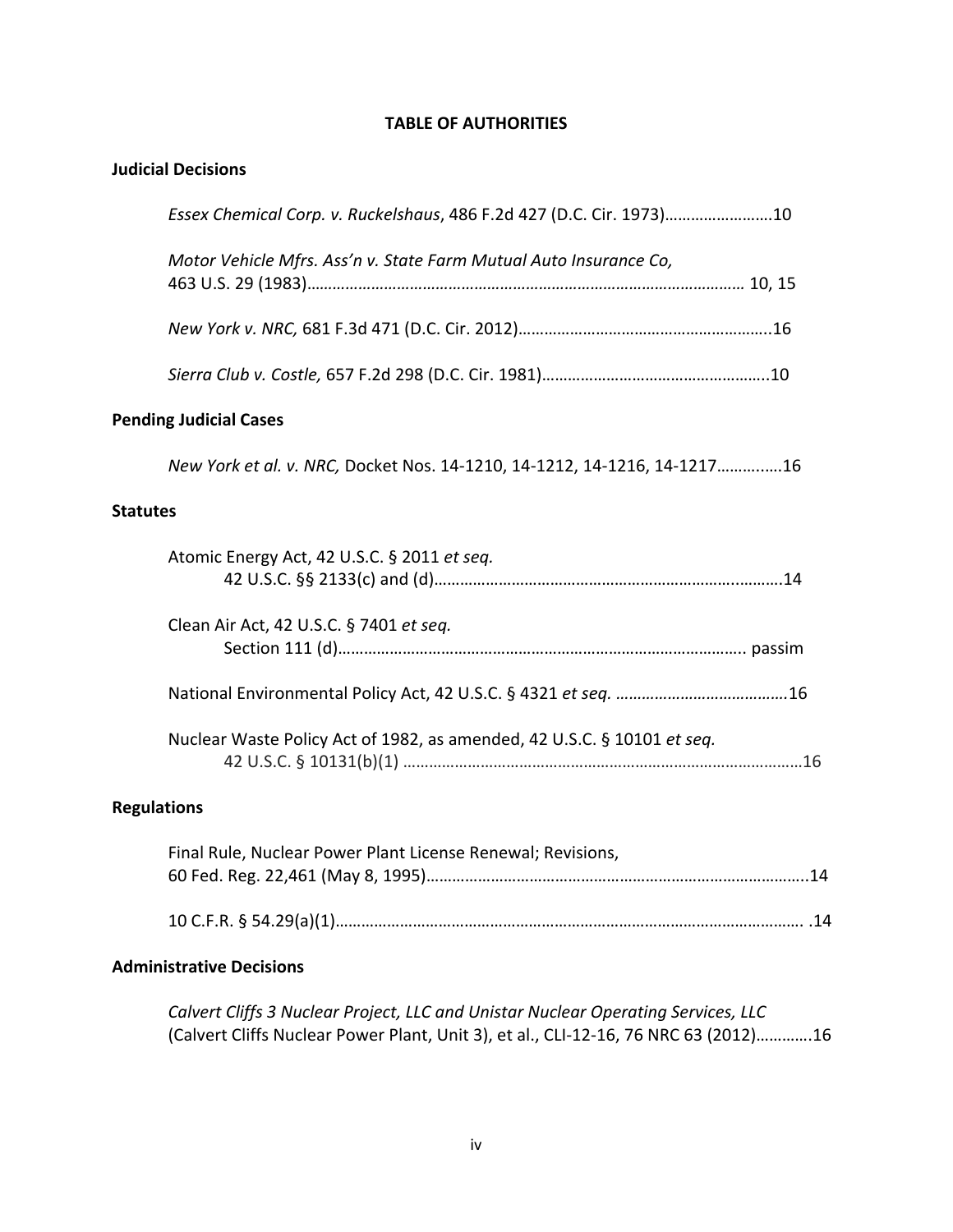## **Miscellaneous**

| Synapse Energy Economics, Inc., Indian Point Energy Center: Effects of the<br>Implementation of Closed-Cycle Cooling on New York Emissions and Reliability |  |
|------------------------------------------------------------------------------------------------------------------------------------------------------------|--|
| Generic Environmental Impact Statement for Continued Storage of Spent                                                                                      |  |
| Final Environmental Impact Statement for Watts Bar Nuclear Power                                                                                           |  |
| Fisher, et al., Freshwater use by U.S. power plants: Electricity's thirst for a precious                                                                   |  |
|                                                                                                                                                            |  |
| C. Shuey, MPH, Uranium Exposure and Public Health in New Mexico and the                                                                                    |  |
| Environmental Assessment, Watts Bar Nuclear Plant Supplemental                                                                                             |  |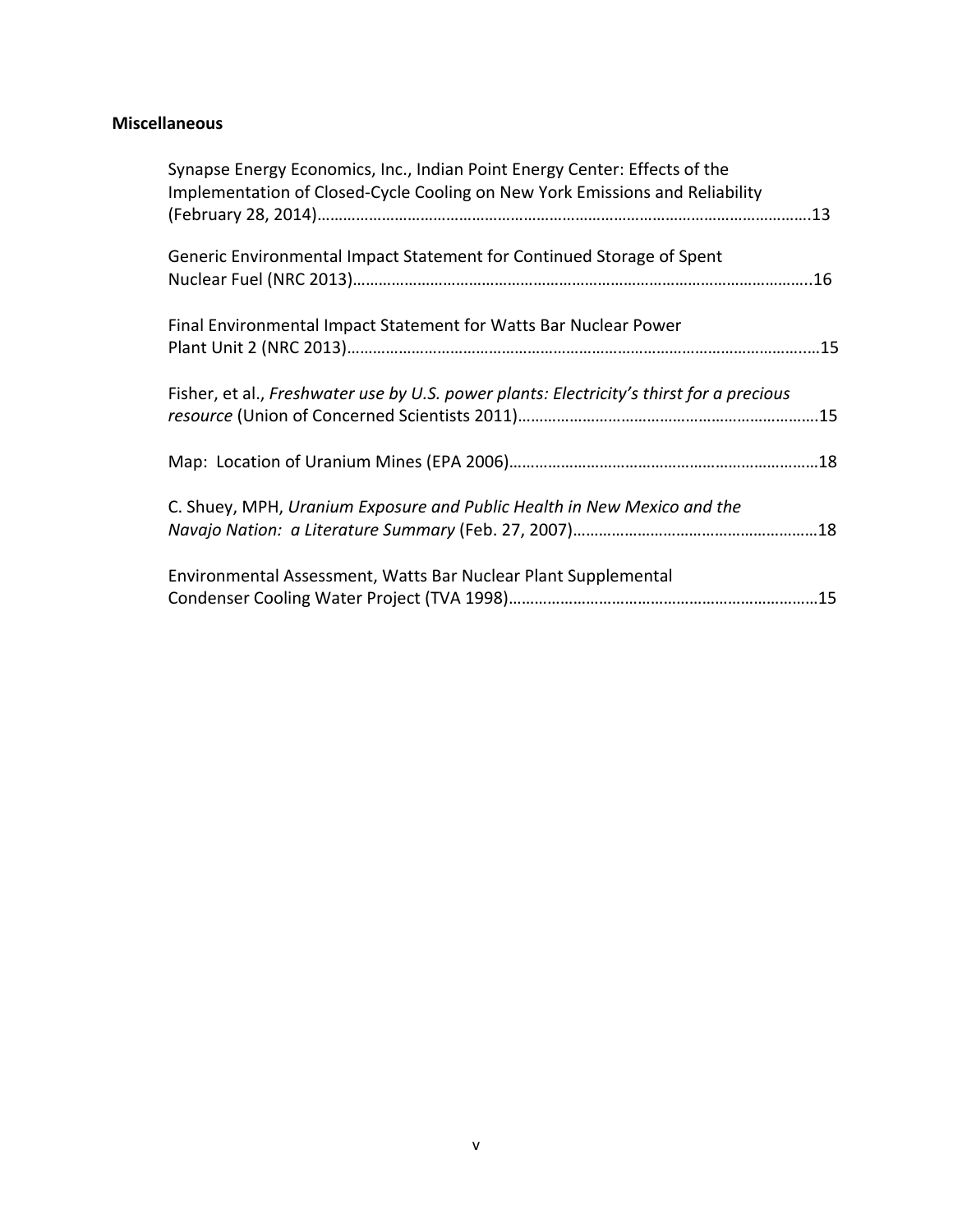#### **United States of America Before the ENVIRONMENTAL PROTECTION AGENCY**

| In the Matter of                            |                             |
|---------------------------------------------|-----------------------------|
|                                             | Docket EPA-HQ-OAR-2013-0602 |
| <b>Carbon Pollution Emission Guidelines</b> | <b>RIN 2060-AR33</b>        |
| for Existing Stationary Sources:            |                             |
| <b>Electric Utility Generating Units</b>    |                             |

#### **COMMENTS BY 32 NATIONAL AND REGIONAL ENVIRONMENTAL ORGANIZATIONS AND TEXAS REP. LON BURNAM ON U.S. ENVIRONMENTAL PROTECTION AGENCY'S PROPOSED CLEAN POWER PLAN**

#### **I. INTRODUCTION**

On June 18, 2014, the U.S. Environmental Protection Agency ("EPA") published a proposed "Clean Power Plan" to reduce greenhouse gas emissions from existing stationary Electric Generating Units ("EGUs"). $^{1}$  Thirty-two national and regional environmental organizations and Texas State Representative Lon Burnam (hereinafter "Commenters") hereby submit comments on the proposed CPP. The Commenter organizations are: Alliance to Halt Fermi 3, Beyond Nuclear, Blue Ridge Environmental Defense League, Cape Downwinders, Center for a Sustainable Coast, Citizens Allied for Safe Energy, Citizens Awareness Network, Citizens Environmental Coalition, the Dallas Peace Center, Ecology Party of Florida, Friends of the Coast, Georgia Women's Action for New Directions, Hudson River Sloop Clearwater, Indian Point Safe Energy Coalition, NC WARN, Nevada Nuclear Waste Task Force, New England Coalition, North American Water Office, Northwest Environmental Advocates, Nuclear Energy Information Service, Nuclear Information and Resource Service, Nuclear Watch South, Residents Organized for a Safe Environment, Riverkeeper, Safe and Green Campaign, San Clemente Green, San Luis Obispo Mothers for Peace, San Onofre Safety, SEED Coalition, Sierra Club Nuclear Free Campaign, South Texas Coalition for Responsible Energy, and Three Mile Island Alert.<sup>2</sup>

Commenters – organizations and individuals working for protection of the environment through use of clean and low‐carbon renewable energy and efficiency ‐‐ applaud the proposed CPP. Given that the electricity sector is the single largest source of greenhouse gas (GHG) emissions in the U.S., the CPP is a vital federal initiative for reducing carbon emissions in the United States. The EPA's approach of setting carbon emission targets for individual states that are based on Best System of Emission Reduction ("BSER") provides the dual benefit of (a) setting enforceable carbon emission reduction targets for each state and (b) providing states

<sup>&</sup>lt;sup>1</sup> Proposed Rule, Carbon Pollution Emission Guidelines for Existing Stationary Sources: Electric Utility Generating Units, 79 Fed. Reg. 34,830 (June 18, 2014) (hereinafter "CPP" or "Proposed Rule.")

 $2$  A description of each Commenter is provided in Section II below.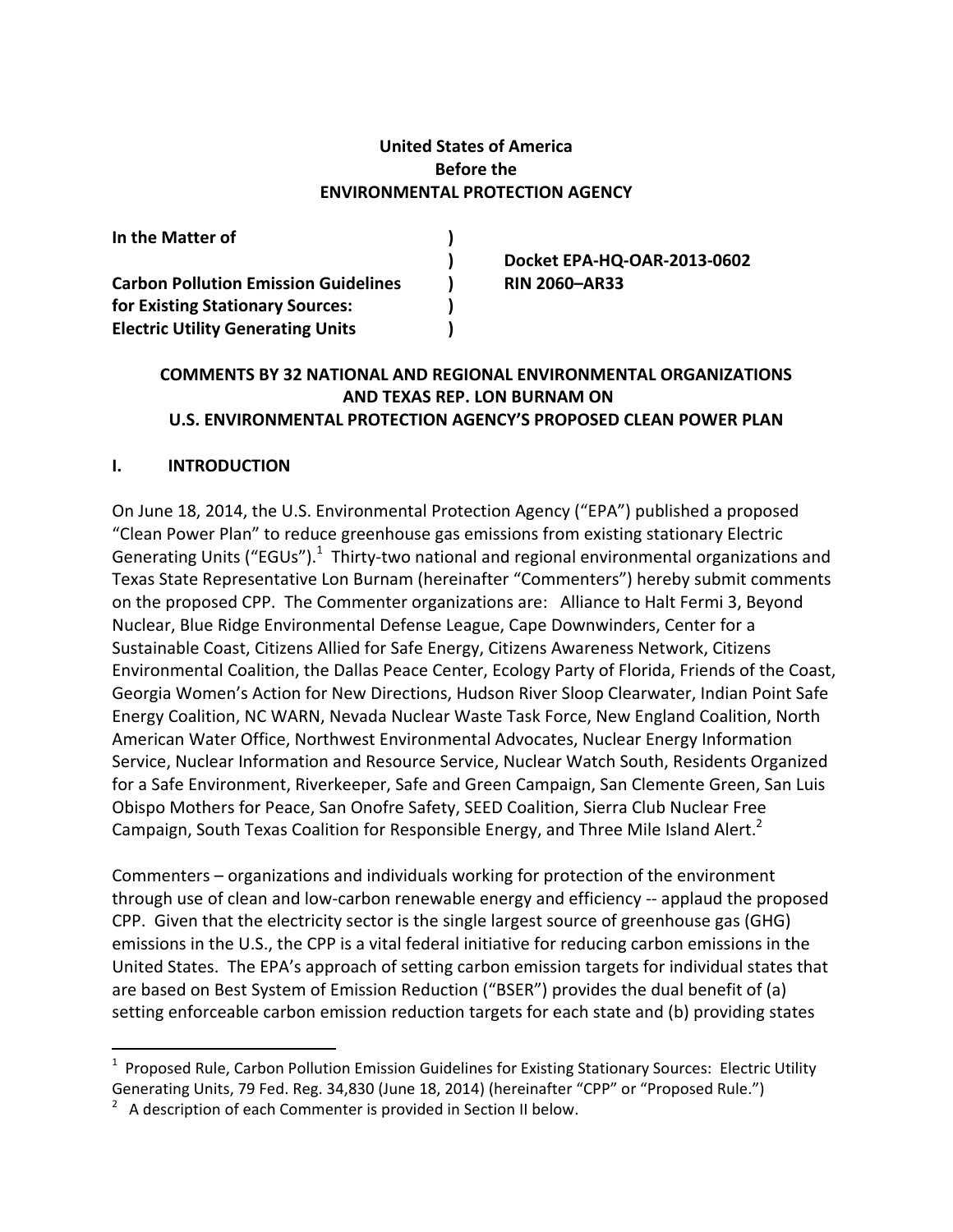with guidance for developing the most useful, cost-effective, and forward-looking plans for compliance with the targets.

Nevertheless, Commenters respectfully submit that the proposed CPP falls short of establishing a standard that is rigorous or well‐informed enough to yield meaningful atmospheric carbon reductions in the coming decades. To summarize our criticisms:

- Identifying the "best" system of emission "reduction" must entail a thorough effort to capture feasible and cost-effective reductions, taking into consideration the goals and standards set by other countries. The attached comments by the Institute for Energy and Environmental Research (IEER) demonstrate, however, that a carbon emissions target far greater than the target set by EPA is necessary to protect the climate and is also feasible and cost-effective.<sup>3</sup> EPA proposes a target of 30% reduction below 2005 carbon emission levels by 2030. 79 Fed. Reg. at 34,832. But it is feasible and cost‐ effective to reduce carbon emissions from EGUs by 55% below 2005 levels by 2030. It is also necessary for achieving climate‐related goals. This degree of carbon reduction would be consistent with the European Union's target for GHG reductions of 40% below 1990 levels by 2030, putting the United States in a stronger position in the climate negotiations scheduled to take place in Paris in December 2015.
- The CPP's designation of natural gas and nuclear power as BSER electricity sources is not based on a documented, internally consistent, or fair analysis in the following respects:
	- o The CPP relies heavily on natural gas for carbon emission reductions, based only on industry data on natural gas venting levels. EPA also ignores peer‐reviewed literature that indicates much greater venting. Finally, EPA fails to take into account the much greater impact of methane on a ten‐ to thirty‐year time frame. A full review of the data indicates that much, most, or almost all of the CPP's estimate of carbon emissions reduction may be negated by the greenhouse gas impacts of natural gas venting. The rising cost of natural gas consequent upon increased use for electricity generation would also impose disproportionate

 $3$  Comments by the Institute for Energy and Environmental Research on the Proposed Clean Power Plan of the U.S. Environmental Protection Agency (Dec. 1, 2014) ("IEER Comments"). Commenters hereby adopt and incorporate the IEER Comments by reference. In addition, Commenters adopt and incorporate by reference the Comments of Dr. Mark Cooper, Senior Fellow for Economic Analysis, Institute for Energy and the Environment, Vermont Law School (Nov. 24, 2014) ("Cooper Comments"). Dr. Cooper's economic analysis of the proposed CPP demonstrates that the EPA's endorsement of nuclear energy development is not economically justified and that the most cost-effective energy sources for state governments to develop are renewables.

IEER and Dr. Cooper submitted their comments to EPA independently. For the EPA's convenience, Commenters have also attached them here as Exhibit A (IEER Comments) and Exhibit B (Cooper Comments).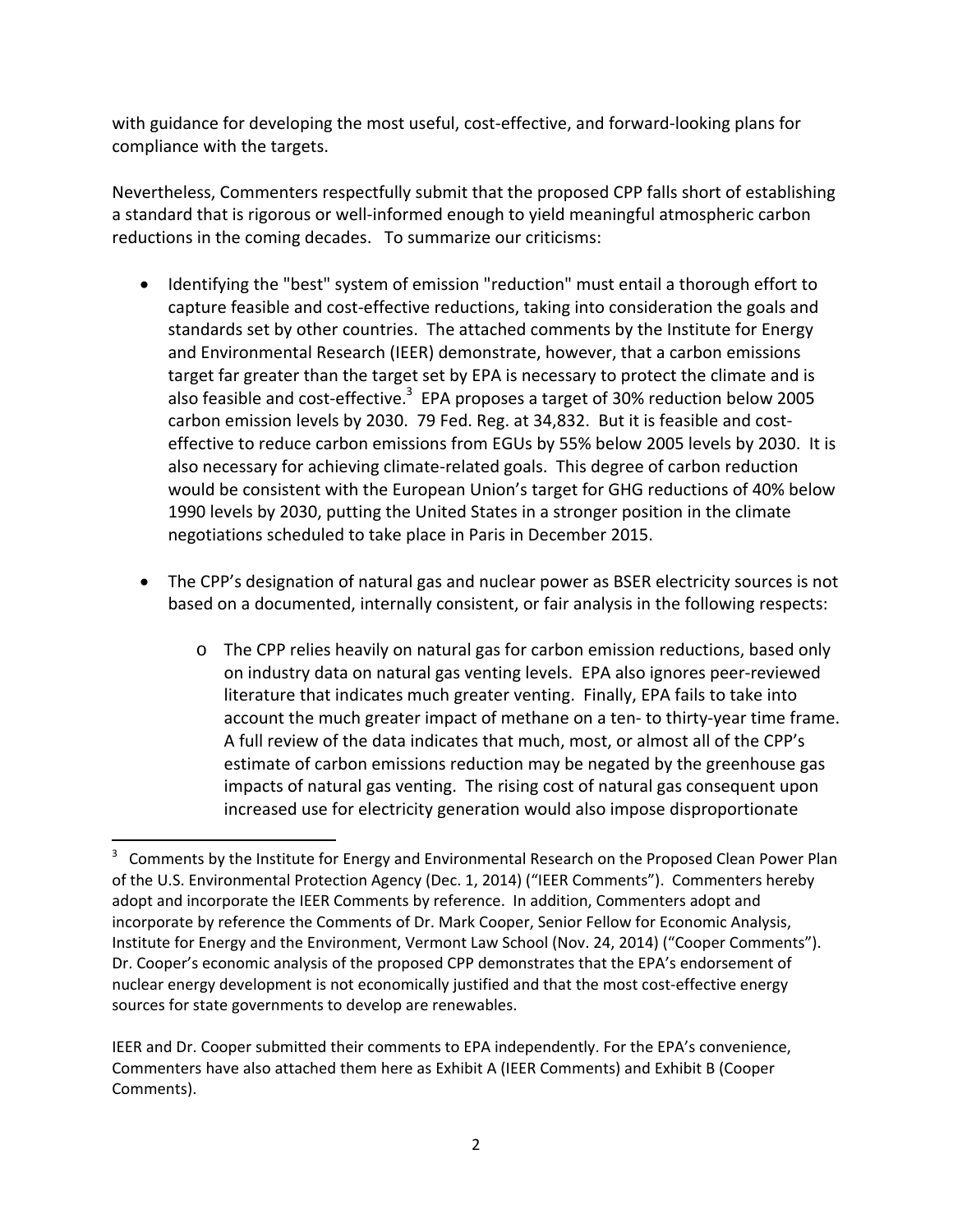economic impacts on low‐income and minority populations that the EPA has ignored. EPA needs to re‐evaluate its characterization of natural gas as BSER, using complete, current and reliable data and taking into account environmental justice considerations, before it may characterize natural gas as BSER or allow states to credit increased use of natural gas as an effective means for reducing carbon emissions.

- o The EPA's proposed inclusion of existing or under‐construction nuclear reactors as part of BSER is inconsistent with EPA's criteria for identification of BSER technology. Nuclear energy is not the "best" energy system from any standpoint, including costs, reliability, non‐air‐related impacts, or compatibility with other low-carbon energy sources.
- Equally importantly, by proposing to encourage state governments to include nuclear power plants in their compliance plans, the EPA sets a policy that undermines the agency's own goal of achieving substantial carbon reductions in the energy sector. The EPA undermines the states in two ways:
	- o The greatest promise for long‐term carbon emission reductions in the U.S. lies in the transition, now underway, from the  $20<sup>th</sup>$  Century system of large, centralized baseload power plants to a  $21<sup>st</sup>$  Century system of distributed resources with actively managed demand in which low‐carbon renewable energy and efficiency play a crucial role. By encouraging states to devote their scarce resources to support of outdated and extremely expensive centralized nuclear power plants, the EPA would undermine the states' agility and resourcefulness in modernizing their electricity sectors and thereby maximizing carbon emission reductions and enabling grid resilience.
	- o By endorsing nuclear power as a BSER technology, the EPA would provide implicit support to efforts by the nuclear industry to persuade states to include nuclear energy in their renewable energy portfolios. Not only is nuclear energy not renewable, but its use undermines the growth of the renewable energy sector.

The good news is that it is both feasible and cost-effective to reduce carbon emission to much lower levels without relying on new natural gas or nuclear energy. Commenters urge both the EPA and state governments to consult IEER's "Climate Protection Scenario" in Section V.C of the IEER Comments. In this Scenario, IEER presents individual models for carbon reductions for every state except Vermont, the District of Columbia, Alaska and Hawaii.<sup>4</sup> These models

<sup>&</sup>lt;sup>4</sup> Vermont and the District of Columbia were excluded by the EPA (and hence also by IEER) because of a lack of affected sources. Alaska and Hawaii were not modeled, due to the complexities introduced by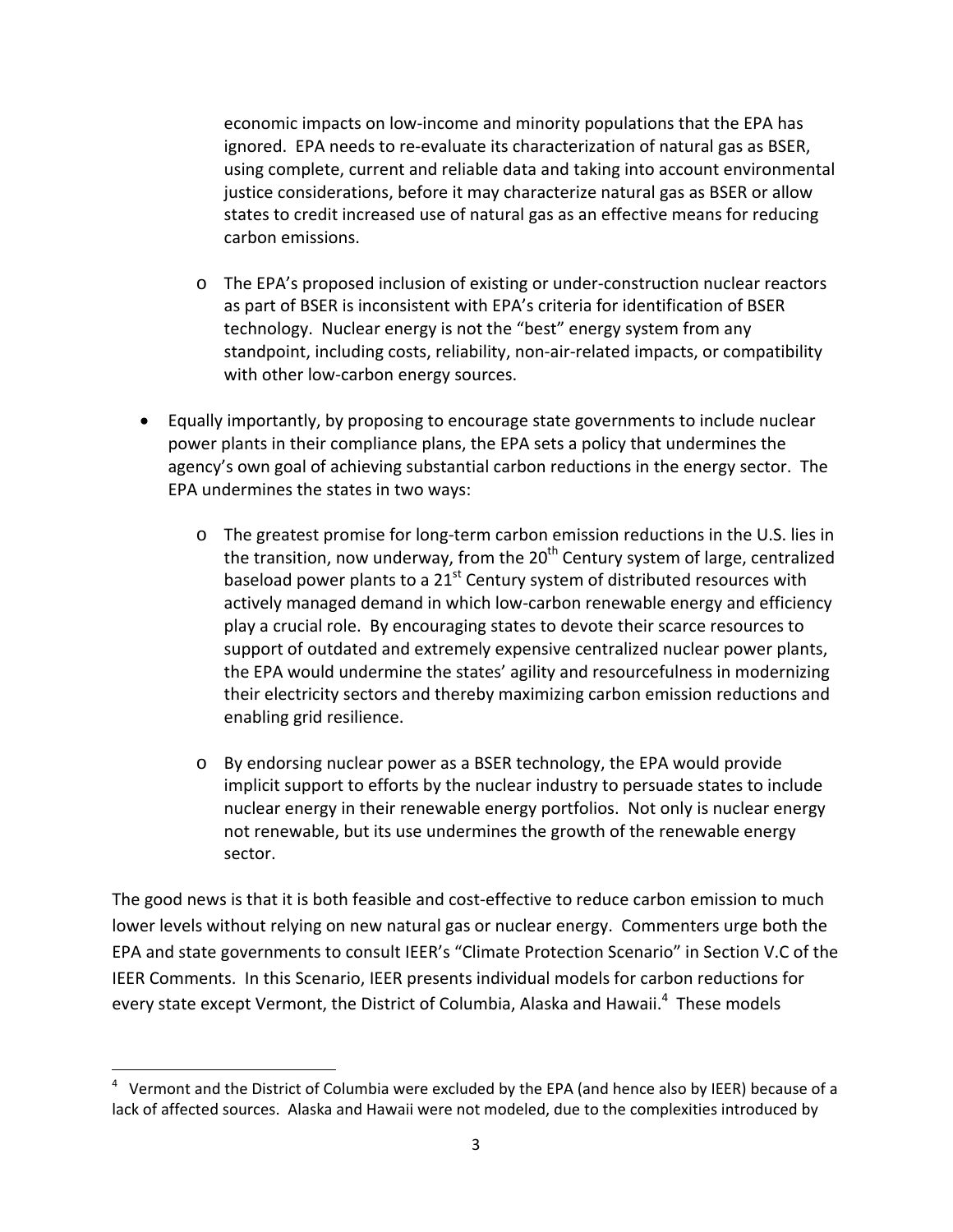demonstrate that states can achieve greater carbon reductions than the targets proposed by EPA, relying primarily on efficiency and renewable energy. This can be done at costs of carbon reduction per metric ton of CO2 equivalent that are generally lower than those in the Clean Power Plan. Despite 2030 emission reductions being over two‐and‐a‐half times greater (relative to 2012), IEER estimates that the IEER Climate Protection Plan would cost only about \$3.3 billion more in 2030, or about \$9 per person. Benefits, in terms of reduced health costs and lower damages in other areas would increase by tens of billions of dollars. IEER Comments, Section V.C.3.

### **II. DESCRIPTION OF COMMENTERS**

The following is a description of the Commenter organizations and individuals. All of the Commenters are dedicated to the promotion of clean and renewable energy in the U.S. Many are neighbors of existing or proposed nuclear power plants, nuclear waste storage and disposal facilities, and uranium mines.

The Alliance to Halt Fermi 3 (ATHF3) is a non-profit organization based in Southeast Michigan whose mission is to stop DTE/Detroit Edison from building the proposed Fermi 3, a new nuclear reactor near Monroe, MI. ATHF3 is equally dedicated to the closure of the existing Fermi 2 nuclear reactor as soon as possible. ATHF3 advocates for a safe, sustainable, carbon‐free, nuclear‐free energy future based on conservation, energy efficiency and renewable forms of energy such as wind, solar, geothermal and hydropower.

Beyond Nuclear is a national watchdog organization on the nuclear power and radioactive waste industries, as well as on the federal government agencies that are supposed to protect the public and the environment from the risks of radiation and radioactive waste to human health and ecosystems. Beyond Nuclear aims to educate and activate the public about the connections between nuclear power and nuclear weapons and the need to abandon both to safeguard our future, including on the risks associated with the inevitable generation of radioactive waste by the nuclear industry. Beyond Nuclear advocates for an energy future that is sustainable, benign, and democratic. It is headquartered in Takoma Park, Maryland, a Nuclear‐Free Zone.

The Blue Ridge Environmental Defense League ("BREDL") is a 30‐year‐old regional, community‐ based non-profit environmental organization with projects and chapters in seven southeastern states. Its founding principles are earth stewardship, environmental democracy, social justice, and community empowerment. BREDL encourages government agencies and citizens to take responsibility for conserving and protecting our natural resources. BREDL advocates grassroots involvement to empower whole communities in environmental issues. BREDL also functions as

<u> 1989 - Johann Stein, marwolaethau a gweledydd a ganlad y ganlad y ganlad y ganlad y ganlad y ganlad y ganlad</u>

the large numbers of non‐affected sources of CO2 emissions in these states. *See* IEER Comments, Section V.C.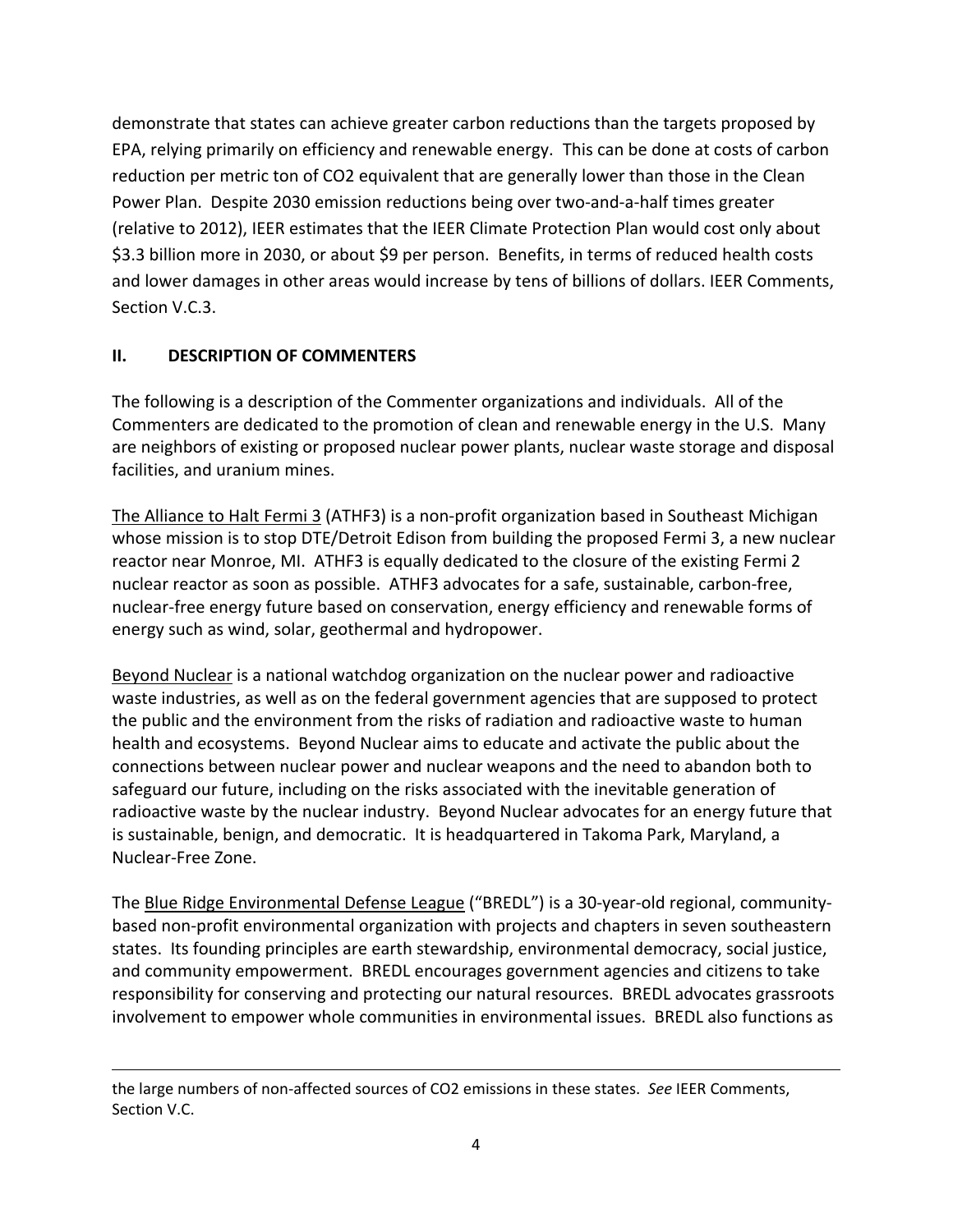a "watchdog" of the environment, monitoring issues and holding government officials accountable for their actions.

Hon. Lon Burnam is a representative to the Texas State Legislature. He lives in Fort Worth near the Comanche Peak nuclear power plant. Rep. Burnam formerly directed the organization Citizens for Fair Utility Regulation, which opposed the licensing of Comanche Peak on safety and economic grounds.

The mission of Cape Downwinders is to take action to protect the lives and welfare of the residents of Cape Cod, Martha's Vineyard, and Nantucket against the threat of death or injury resulting from the use of nuclear energy at Pilgrim and other nuclear power plants.

The Center for a Sustainable Coast was formed in 1997 by a collaborative group of environmental professionals and active citizens concerned about protecting and restoring coastal Georgia's natural resources. From its inception, the Center has focused on the disciplined use of science and rigorous analysis of issues to propose and advocate positions that advance the public interests of Georgia's coast. In the course of this work, the Center seeks to raise awareness about critical development and natural resource issues and their inter‐ relationships – including energy, land‐use, and business activities.

Citizens Allied for Safe Energy ("CASE") promotes safe and sustainable distributed energy production on Florida's homes, businesses and institutions, energy conservation and efficiency, and opposes energy production at Turkey Point which is harmful to the wetlands and aquifer on which it sits, and to the environment. CASE carries out this mission by educating and mobilizing the public and by civic action and presence. CASE has filed several petitions before the U.S. Nuclear Regulatory Commission ("NRC") challenging the licensure and operation of Turkey Point on climatic and ecological grounds.

Citizens Awareness Network ("CAN") is a volunteer, grassroots organization, committed to the creation of vibrant communities with the replacement of nuclear reactors and fossil fuels in New England with sustainable solutions. CAN is committed to empowering people to participate in the democratic process to ensure a sustainable, equitable and energy independent future, and the closure and safe decommissioning of New England's aging fleet of nuclear reactors.

Citizens' Environmental Coalition ("CEC") is a 35‐year‐old grassroots organization dedicated to eliminating toxic pollution and cleaning up hazardous sites. CEC advocates closure of New York State's nuclear reactors and cleanup of the West Valley radioactive waste site. CEC also promotes clean sustainable energy and efforts to deal with climate change.

The Dallas Peace Center is a 35 year old Peace and Justice nonprofit organization that exists to promote peace and justice concerns locally and globally.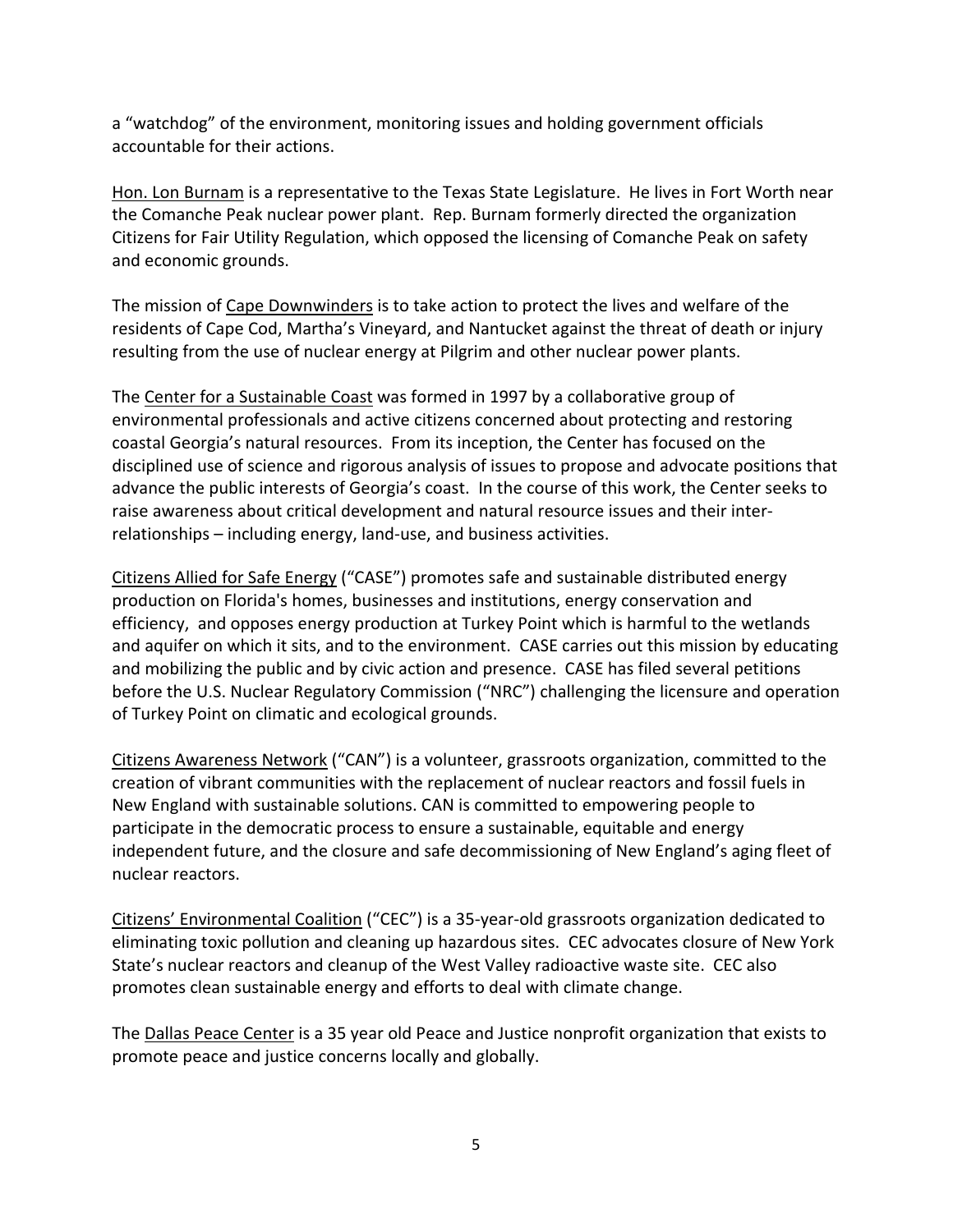Ecology Party of Florida is a political party whose goal is to bring environmental problems to the forefront of politics in the State of Florida, partly through environmental advocacy focused on select issues.

Friends of the Coast is a Maine‐based organization advocating for nuclear safety, safe storage of nuclear waste, and protection of the human environment from nuclear pollution. Friends of the Coast was the only environmental advocacy organization actively engaged in the decommissioning of Maine Yankee Atomic Power Station (1997‐2005) and the only non‐ governmental organization involved in oversight of the Maine Yankee Independent Spent Fuel Storage Installation.

Georgia Women's Action for New Directions ("Georgia WAND") is an independent grassroots, woman‐led organization that seeks to direct women's voices into a powerful movement for social change. Georgia WAND promotes clean air, clean water, and a carbon‐free, nuclear‐free future through its environmental justice work. Georgia WAND monitors activities and policy decisions that affect the Savannah River Site and nuclear power plants.

Hudson River Sloop Clearwater is a member‐supported non‐profit corporation whose mission is to preserve and protect the Hudson River, its tributaries, and related bodies of water. To achieve this, Clearwater works to provide innovative environmental programs, advocacy, and celebrations to inspire, educate, and activate the next generation of environmental leaders. Clearwater advocates for the closing of the Indian Point nuclear reactors in New York.

The Indian Point Safe Energy Coalition ("IPSEC") is broad coalition of public policy, public health, civic and environmental groups that formed following Sep 11 in response to a flood of official and citizen concerns about the safety and security of the Indian Point nuclear plant, which is sited in the highly populated and demographically dense New York Metropolitan region. IPSEC advocates the closure of Indian Point and strongly supports the creation of clean energy jobs and the modernization of the transmission and energy infrastructure.

NC WARN is a member-based non-profit organization tackling the accelerating crisis posed by climate change – along with the various risks of nuclear power – by watch‐dogging Duke Energy practices and working for a swift North Carolina transition to energy efficiency and clean power generation. NC WARN partners with other citizen groups and uses sound scientific research to inform and involve the public on important environmental issues.

Formed in the late 1980s, Nevada Nuclear Waste Task Force focuses its work on national nuclear waste policy and issues surrounding the proposed Yucca Mountain high‐level radioactive waste repository.

Since 1971, the New England Coalition ("NEC") has advocated for safe energy in New England and has provided education and resources for alternatives to nuclear power. NEC has also intervened in numerous NRC licensing proceedings involving the safety and environmental impacts of spent fuel storage at New England nuclear power plants.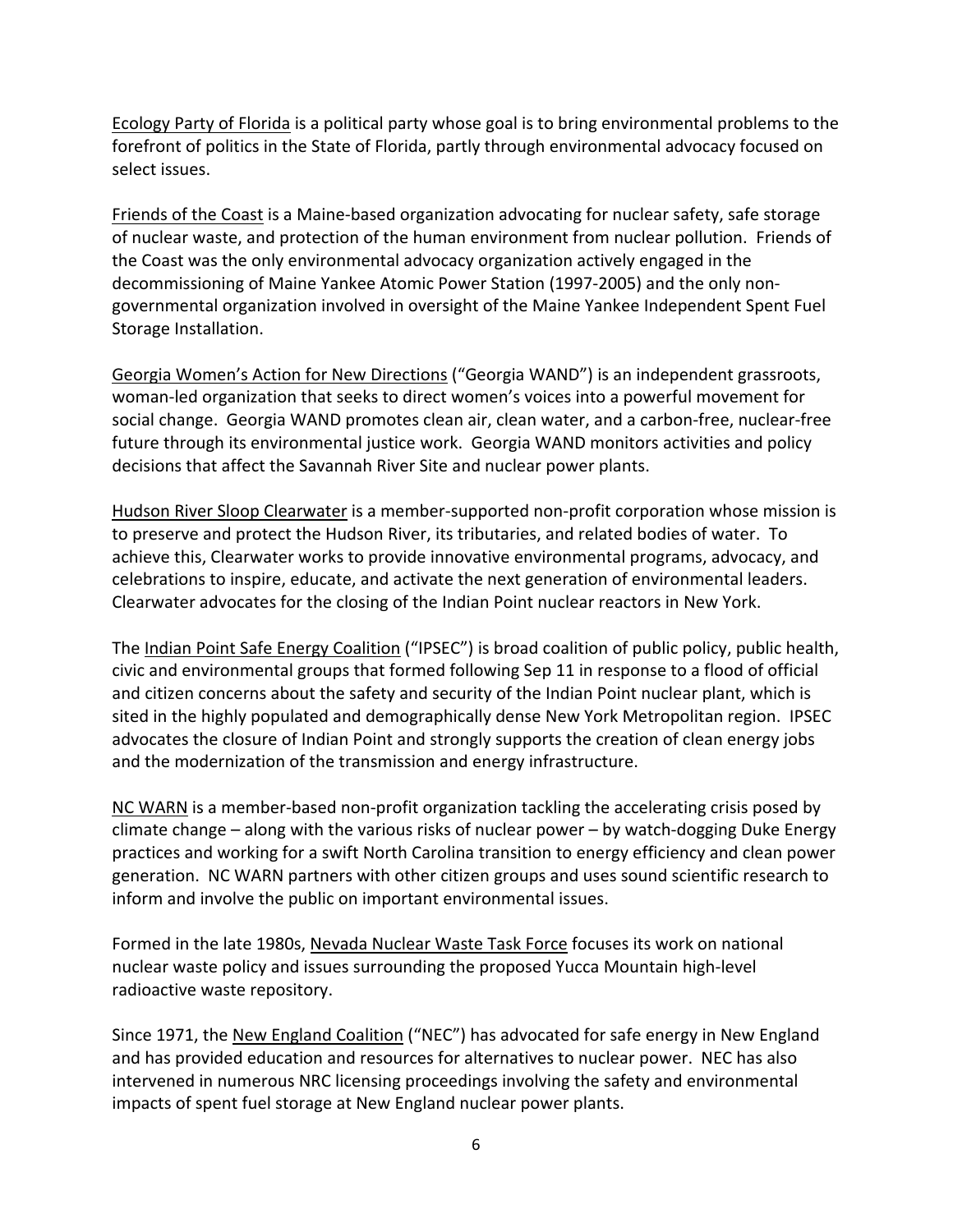North America Water Office ("NAWO") was charted in 1982 to educate people about solutions to environmental problems caused by society's wastes. NAWO focuses on electric utility wastes and the disproportionate adverse health and economic impacts of electric utility wastes on Indigenous Peoples, People of Color and those who live at subsistence levels. NAWO's mission is to phase in modern renewable energy and energy efficiency systems and technologies, to phase out destructive electrical generation technologies and obsolete, abusive energy management practices, and to empower those who are disproportionately affected to utilize mitigation and remediation strategies.

Northwest Environmental Advocates ("NWEA") promotes human health and environmental restoration in Oregon and Washington and on a national level. NWEA was founded in 1969 by citizens who were concerned about the imminent operation of the Trojan Nuclear Power Plant, located along the Columbia River at Rainier, Oregon. NWEA fought the Trojan plant throughout its inception until its eventual closure in 1993. NWEA has also been active in challenging a number of other nuclear reactors.

Nuclear Energy Information Service ("NEIS") is a non‐profit organization committed to ending nuclear power. NEIS' primary mission is to provide the public and its members with information about the hazards, safety problems, environmental effects and economic costs of nuclear power, radioactive waste, and ionizing radiation exposure; and to promote viable sustainable energy solutions and alternatives to nuclear power.

Nuclear Information and Resource Service ("NIRS") is a non‐profit corporation with over 35,000 members across the United States and world. NIRS has a mission to promote a nuclear‐free, carbon‐free energy policy and a concern for the health and safety of the people and ecosphere.

Nuclear Watch South is a grassroots, direct‐action environmental group dedicated to phasing out nuclear power plants and promoting renewable energy sources; abolishing nuclear weapons and safeguarding nuclear materials; and establishing ethical social policies for nuclear waste management.

Residents Organized for a Safe Environment works to provide a safe and clean planet for our children and grandchildren and the seven generations to come, by supporting ethically sound environmental decisions for the future.

Riverkeeper is a non-profit, membership-supported environmental organization. Its mission is to protect the environmental, recreational and commercial integrity of the Hudson River and its tributaries, and safeguard the drinking water of nine million New York City and Hudson Valley residents. Since its inception in 1966, Riverkeeper has used litigation, science, advocacy, and public education to raise and address concerns relating to the environmentally destructive, unsafe, and unnecessary Indian Point nuclear power plant.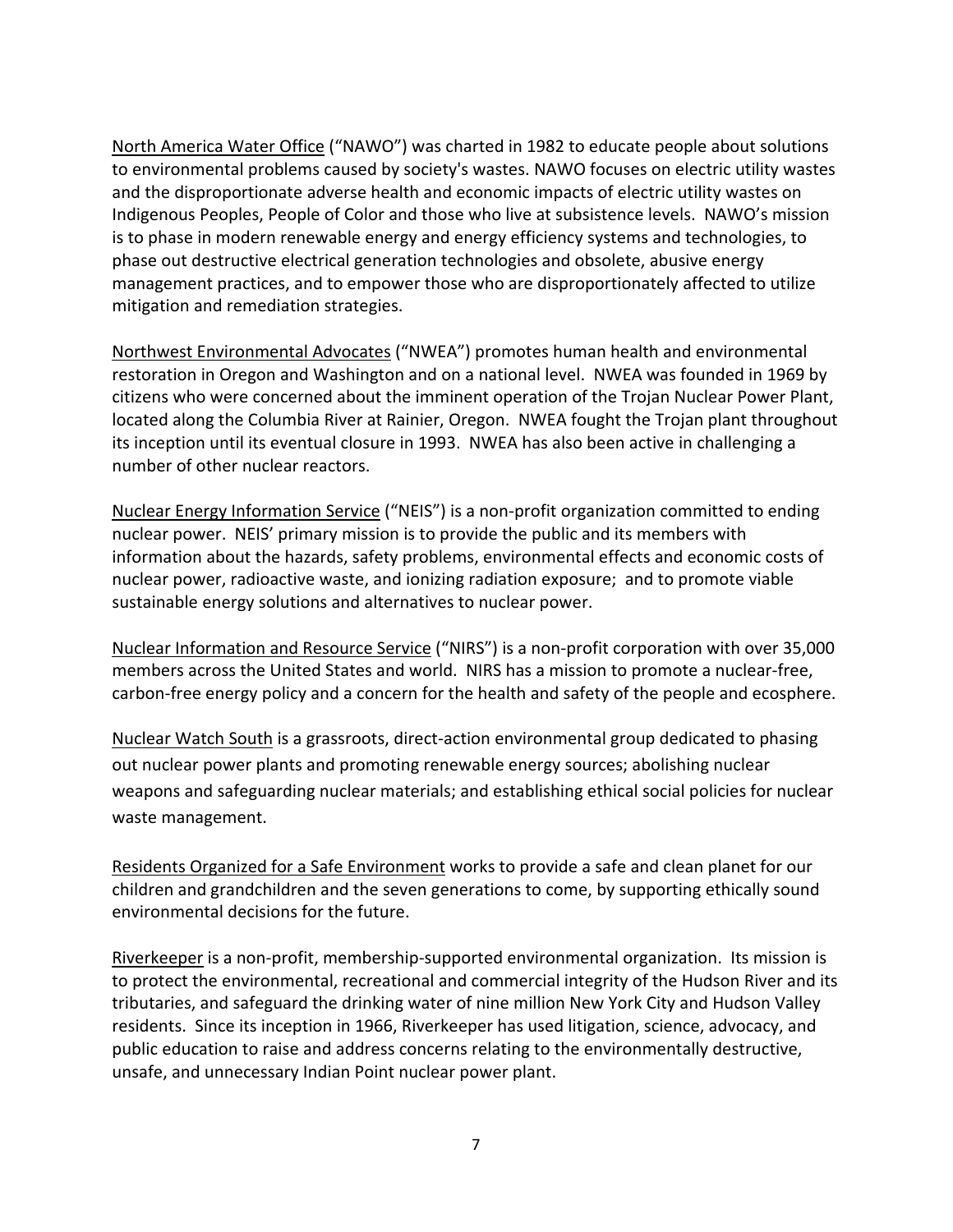Safe and Green Campaign is a grassroots effort of citizens living in the evacuation zone of Vermont Yankee to shut down and decommission the reactor safely, and replace it with truly clean energy.

San Clemente Green ("SCG") is an informal group of over 5,000 citizens dedicated to sustainable living. SCG's members are deeply concerned about the risks of living near the San Onofre Nuclear Generating Station. SCG opposed the restart of SONGS and supports the safe decommissioning of the nuclear plant.

San Luis Obispo Mothers for Peace ("SLOMFP") is a non-profit organization concerned with the risks and hazards connected with the Diablo Canyon Nuclear Power Plant and with the dangers of nuclear power, weapons and waste on national and global levels. An all‐volunteer, non‐ profit group, SLOMFP has challenged NRC licensing decisions within the NRC and in Federal Courts since 1973.

San Onofre Safety is a Southern California citizens' organization that educates the public about nuclear safety issues, with a major focus on California.

The Sierra Club Nuclear Free Campaign works to promote an energy efficient world, powered by clean, renewable technologies, free from dirty, dangerous, costly nuclear power and its legacy of toxic waste. Sierra Club Nuclear Free Campaign works to stop proposed new nuclear power and license extensions of existing plants and to address the mounting problems associated with nuclear radioactive waste.

The South Texas Association for Responsible Energy advocates for safe, clean energy solutions and for the safe disposal of radioactive waste that results from nuclear generation.

The Sustainable Energy and Economic Development ("SEED") Coalition is a project of Texas Fund for Energy and Environmental Education, Inc., a statewide nonprofit organization with 5,000 members working for clean air and clean energy in Texas. The organization advocates for sustainable energy, including energy efficiency, renewable energy, and conservation.

Founded in 1977, *Three Mile Island Alert* ("TMIA") is a safe-energy organization based in Harrisburg, Pennsylvania. TMIA monitors Peach Bottom, Susquehanna, and Three Mile Island nuclear generating stations. TMIA has enjoyed widespread public and political support in its role as a watchdog of nuclear power production. In the spring of 1987 and spring 0f 2004, TMIA was recognized by the Pennsylvania House of Representatives for community service.

### **III. THE EPA HAS SET CARBON EMISSIONS TARGETS FAR BELOW LEVELS THAT ARE NECESSARY TO ACHIEVE MEANINGFUL AND TIMELY CARBON REDUCTIONS.**

Under the Clean Air Act, EPA must identify the "best" system of emission "reduction." In order to evaluate what is the "best" the U.S. can do, EPA should start by evaluating international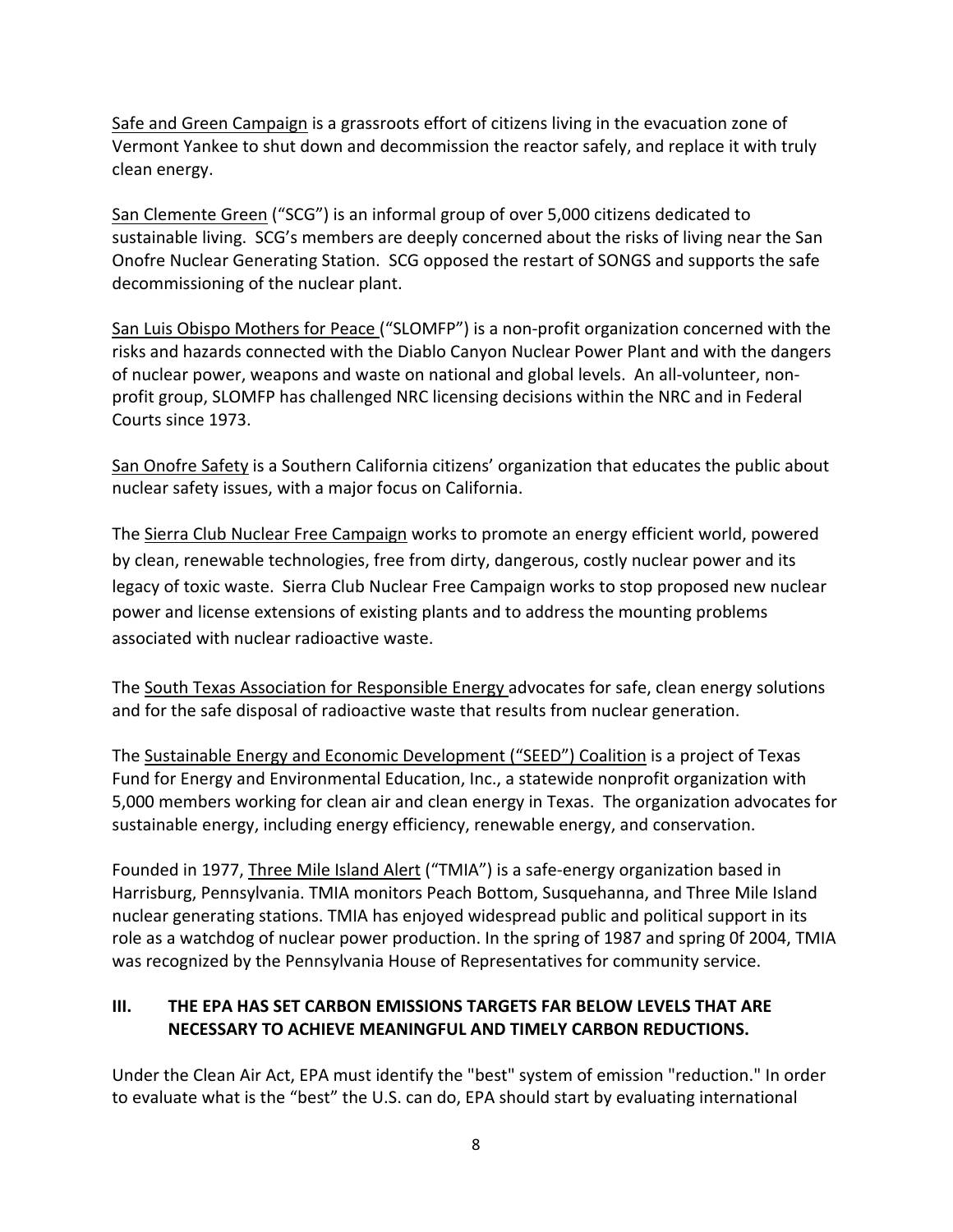programs for GHG emission reductions and then evaluate whether those targets are also achievable in this country. The CPP, however, does not include such a discussion.

As discussed in the IEER comments, the Intergovernmental Panel on Climate Change ("IPCC") has concluded that by 2050, carbon-equivalent ("CO2eq") emissions should be reduced globally from 2010 levels by between 41 and 72 percent if the goal is to limit global average temperature rise to 2<sup>o</sup>C. IEER Comments, Section III. Consistent with these goals, the European Union has set a target for greenhouse gases ("GHG") of a 40% reduction below 1990 levels by 2030. To achieve comparable reductions in carbon emissions, by 2030 the U.S. would have to reduce its GHG emissions by 40% relative to 1990; and by 2050 the U.S. would have to reduce its GHG emissions by 84% relative to 1990. *Id.* 

EPA proposes a target of 30% reduction below 2005 carbon emission levels by 2030. 79 Fed. Reg. at 34,832. As discussed at length in the IEER Comments, this amounts to only about a 7 percent reduction in emissions relative to 1990. IEER Comments, Section III. To set such a low target for carbon emission reductions by 2030 would make it virtually impossible to achieve 84% carbon emission reductions by 2050. *Id.* In addition, the EPA's heavy reliance on natural gas to meet the 2030 targets makes it even more difficult to achieve higher emissions reductions by 2050. IEER Comments, Section V.B.3. In any event, EPA's proposed reliance on natural gas is not necessary; as discussed below in Section V, it is both feasible and cost‐ effective to reduce carbon emissions from EGUs by about 55% below 2005 levels by 2030. *See also* IEER Comments, Section V.C.

### **IV. EPA'S DESIGNATION OF NATURAL GAS AND NUCLEAR ENERGY AS BSER ELECTRICITY SOURCES IS ARBITRARY AND CAPRICIOUS.**

### **A. Background**

As stated in the proposed rule, Section 111(d) of the Clean Air Act requires that state plans must establish standards of performance that:

reflect the degree of emission limitation achievable through the application of the ''best system of emission reduction'' that, taking into account the cost of achieving such reduction and any non‐air quality health and environmental impacts and energy requirements, the Administrator determines has been adequately demonstrated (BSER).

79 Fed. Reg. at 34,834. In the CPP, the BSER is based on four "building blocks" that "comprise improved operations at EGUs, dispatching lower-emitting EGUs and zero-emitting energy sources, and end-use energy efficiency." Id.

EPA's four building blocks include two technologies for which it has failed to justify the designation "BSER": natural gas and nuclear power. In the case of natural gas, EPA has relied on outdated and incomplete information to conclude that increased use of natural gas would reduce carbon emissions. In the case of nuclear energy, the EPA has ignored a great deal of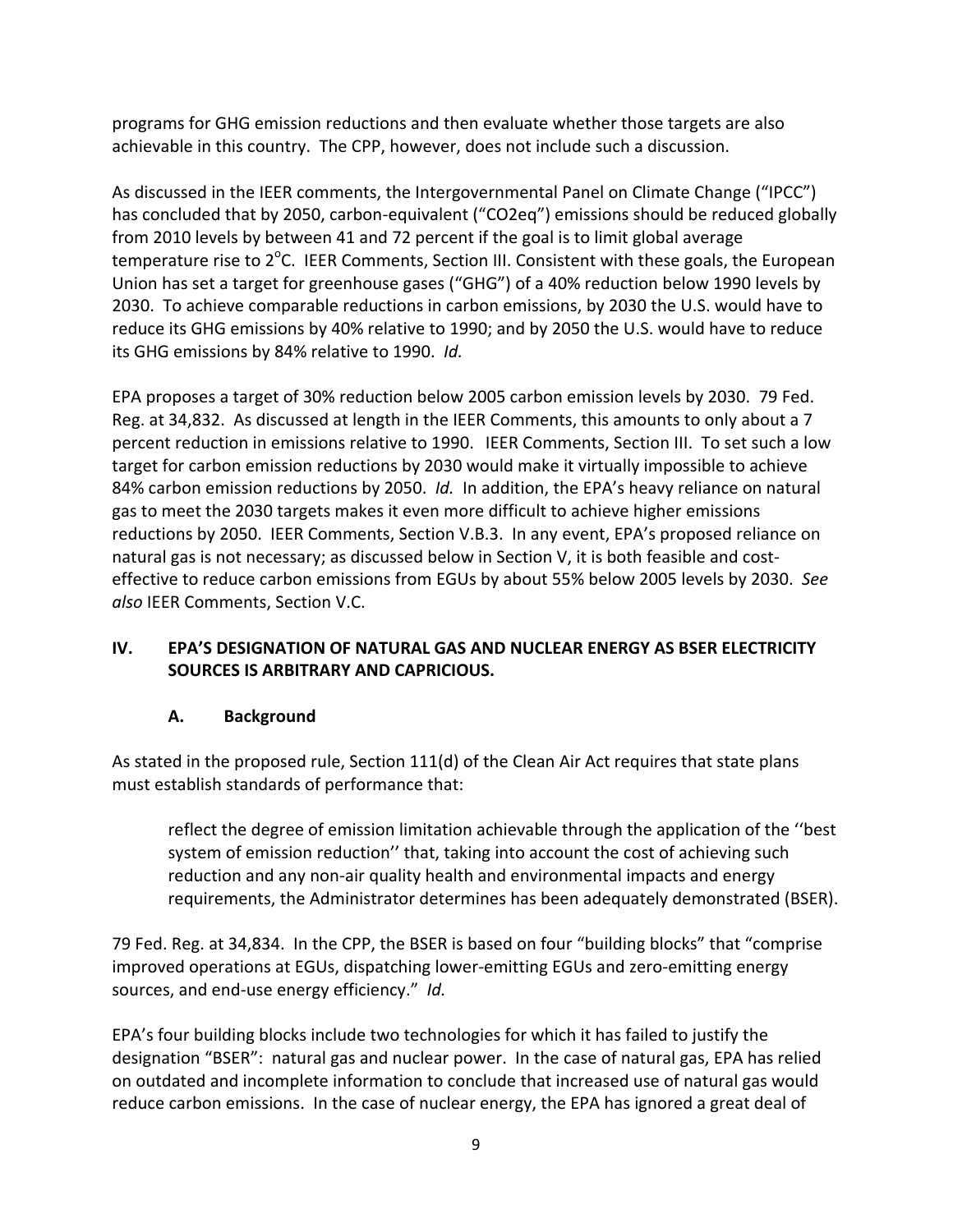evidence – including EPA's own evidence and conclusions – that nuclear energy has enormous costs and non‐air impacts. EPA has also failed to address evidence that reliance on nuclear power hampers long‐term carbon emissions reductions because it undermines development of a resilient and low-carbon 21<sup>st</sup> century electricity grid. These costs, non-air impacts and longterm planning considerations render nuclear energy unsuitable for designation as BSER.

### **B. Why a Reasonable and Well‐Supported Designation of BSER Technology Is Important**

In the preamble to the proposed rule, EPA has all but stated that the designation of an energy technology as BSER is unimportant, because states will be free to construct their own compliance plans that may or may not include energy sources identified as BSER. 79 Fed. Reg. at 34,835. Nevertheless, EPA is legally bound to develop BSER criteria in accordance with the criteria set forth in the Clean Air Act. And while EPA has a great deal of discretion in interpreting the BSER standard, EPA may not issue a rule that is "arbitrary and capricious." *Motor Vehicle Mfrs. Ass'n v. State Farm Mutual Auto Insurance Co,* 463 U.S. 29, 41 (1983). Instead, it must demonstrate that it has considered all factors relevant to the application of the standard. *See, e.g., Essex Chemical Corp. v. Ruckelshaus*, 486 F.2d 427, 434 (D.C. Cir. 1973).

Equally important, the EPA's BSER analysis provides essential guidance to the states in developing the most cost-effective and far-reaching compliance plans. There is no longer any scientific debate that significant carbon emissions reductions are in the long‐term health and economic interest of every state in the U.S. EPA has far greater resources than individual states for evaluating complex questions regarding the feasibility, costs and non-air quality health and environmental impacts of various energy technologies. EPA is also in a better position to provide national guidance on the most effective ways of reducing carbon emissions on the long‐ term "grand scale" demanded by today's climate crisis. *Sierra Club v. Costle,* 657 F.2d 298, 330 (D.C. Cir. 1981). As the court explained in *Sierra Club,* EPA must:

exercise its discretion to choose an achievable emission level which represents the best balance of economic, environmental, and energy considerations. It follows that to exercise this discretion EPA must examine the effects of technology on the grand scale in order to decide which level of control is best. For example, an efficient water intensive technology capable of 95 percent removal efficiency might be "best" in the East where water is plentiful, but environmentally disastrous in the water‐scarce West where a different technology, capable of only 80 percent reduction efficiency might be "best." We cannot believe that Congress meant for EPA to ignore such future aggregate impacts of alternative standards. *The standard is, after all, a national standard with long‐term effects.*

*Id.* (emphasis added). Thus, a well-reasoned and well-supported analysis by EPA of what are the "best" energy technologies for reducing carbon emissions is critical to the states' ultimate success in reducing carbon emissions in the short and long term. As discussed below, despite the fact that this goal is fully achievable EPA has fallen short.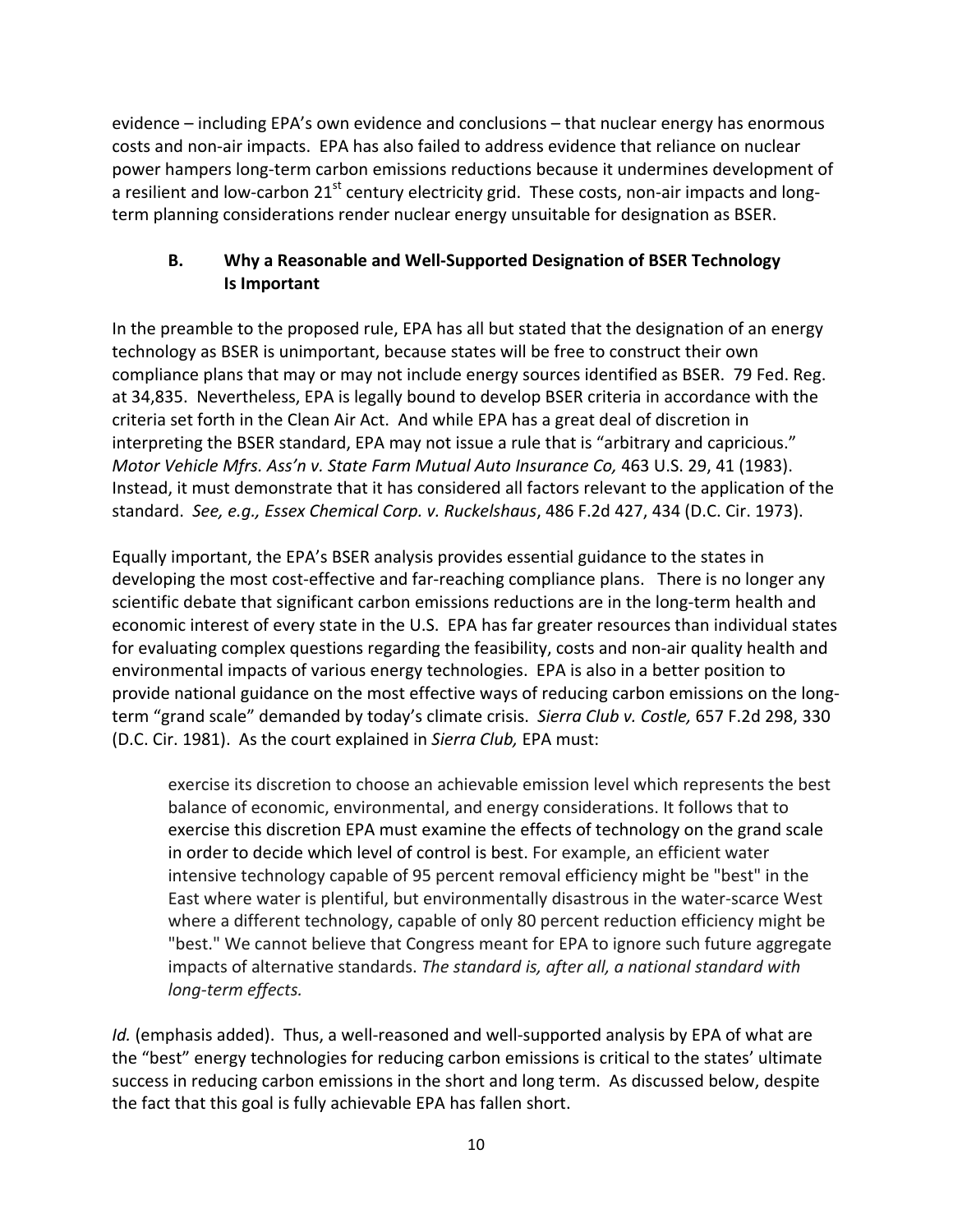### **C. EPA Has Failed to Justify the Designation of Natural Gas as BSER.**

The proposed CPP asserts that increased reliance on natural gas would have the effect of reducing carbon emissions, and therefore has classified it as a key building block in its BSER regulatory system. *See, e.g.,* 79 Fed. Reg. at 34,836, 34,851. But EPA has failed to support its conclusion with sound, current, or independently verified data. The data relied on by EPA are incomplete, outdated, and in many cases sponsored by the gas industry. In the one case where EPA explicitly disagreed with industry data and estimated a much larger number for venting, it failed to use its own estimate in evaluating the impact of natural gas vents and leaks. *See* IEER Comments, Section V.B.1.

IEER identified six significant technical deficiencies in EPA's analysis of methane emissions. As summarized below:

- 1. The EPA relies mainly on industry‐supplied data for estimating natural‐gas‐ related methane emissions, especially for emissions from hydraulic fracturing operations. EPA also used an earlier joint study it did with the Gas Research Institute which included field measurements done in 1992.
- 2. In the one case where the EPA concluded that a set of industry data underestimated emissions from completed hydrofractured wells, the EPA estimated emissions using the defective industry data and made another estimate without it; but it never used its own, much higher emissions estimate.
- 3. The EPA's oil and natural gas technical support document failed even to refer to ‐ ‐ much less to evaluate or use ‐‐ recent independent measurements, including measurements made from aircraft. These measurements indicate that leaks from production may be far higher than the values used by the EPA.
- 4. The EPA used leak and venting rates averaged over all natural gas production. However, the increase in production that will be required to supply the fuel for the increase in natural gas combined cycle ("NGCC") generation envisaged by the CPP is projected to come from tight gas and shale gas formations. Data indicate a significant difference between the two.
- 5. The EPA entirely ignored the 20-year value of the global warming potential of methane, which is critical to examine whether tipping points might be crossed between now and the end of the century, when the IPCC 5 analysis indicates that essentially all fossil fuel use needs to be phased out if the temperature rise is to be kept below 2<sup>o</sup>C.
- 6. The EPA did not consider the impact of setting a course of greatly expanded natural gas use in electricity generation up to the year 2030 and beyond that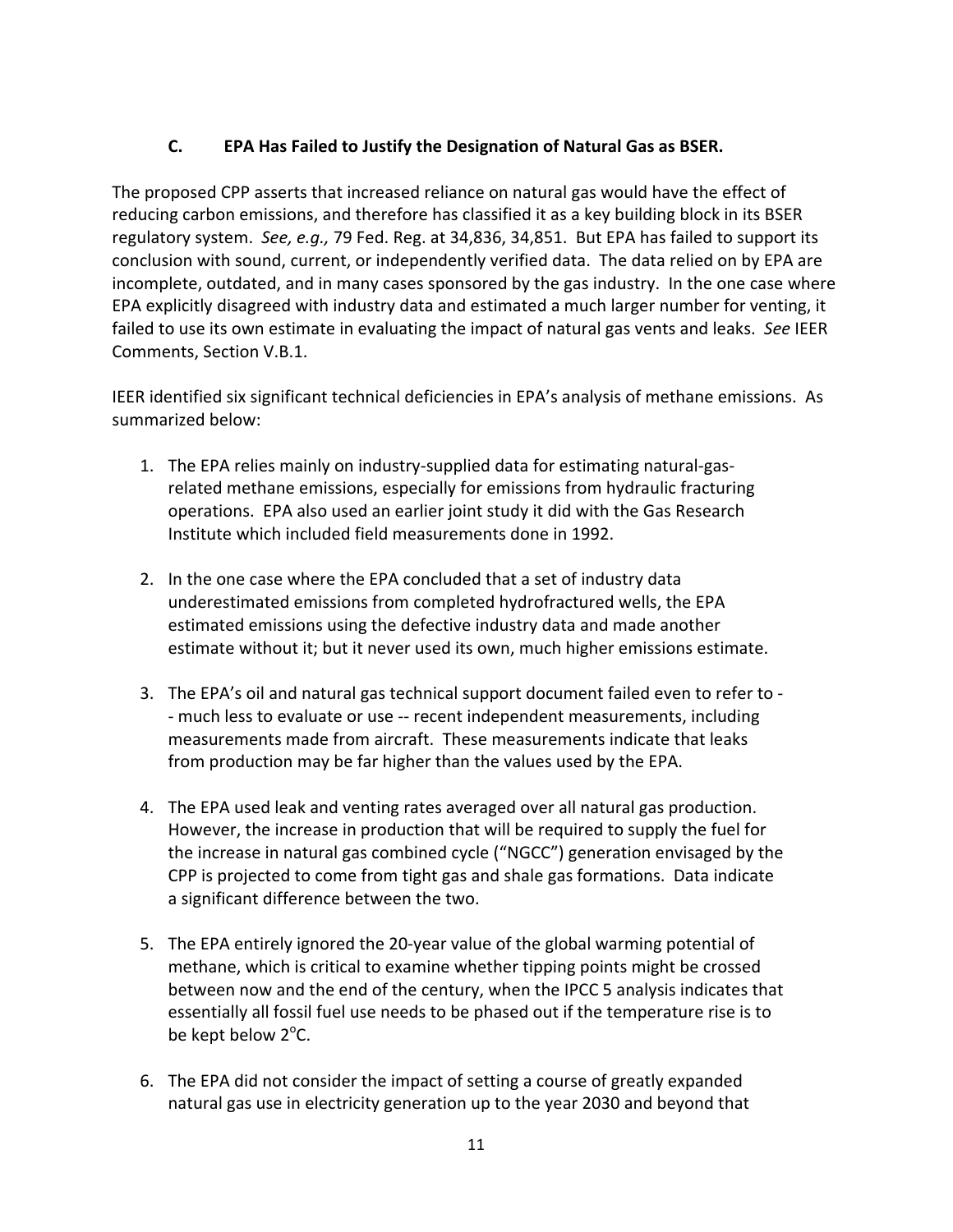year. Specifically, the EPA did not examine whether its trajectory of increasing natural gas use is compatible with longer‐term goals for much greater reduction in greenhouse gas emissions.

EPA's failure to use independently‐produced and peer‐reviewed data and analyses about natural gas venting and leaks may hide critical errors that would preclude designation of natural gas as BSER. If natural gas venting and leak rates are significantly higher than the EPA estimates – and published estimates indicate that they may well be – the positive impacts of displacing coal by natural gas generation, could be largely or completely negated, especially if the 20‐year warming potential of methane is used. It is essential to consider effects on this shorter time frame since greenhouse gas accumulations are now creating impacts faster than previously estimated. Specifically it is now estimated that essentially complete summer Arctic ice melting – a potential "tipping point" – may happen on a ten to thirty year time frame. IEER Comments, Section V.B.1. Lower CO2eq emission reductions would also increase the effective cost of using natural gas to displace coal per unit of CO2eq emissions reduced, possibly significantly above the EPA's estimates. *Id.* 

By proposing to rely heavily on natural gas for carbon emission reductions, the EPA also fails to account for the disparate impacts of rising natural gas prices on low-income households, many of whom already experience severe conflicts regarding whether and how to pay for life's necessities, including food, fuel, medicine, and rent. IEER Comments, Section V.B.1. Given that climate disruption has a disproportionate effect on environmental justice communities (79 Fed. Reg. at 34,949), EPA should avoid strategies for avoiding climate disruption that would perpetuate disproportionate adverse environmental justice impacts.

### **D. Nuclear Power Plants Are Not BSER.**

### **1. Nuclear power plants are not a cost‐effective or reliable energy source.**

In determining what energy sources constitute BSER, EPA puts a premium on cost‐ effectiveness. *See, e.g.,* 79 Fed. Reg. at 34,832, 32,833, 34,834‐35, 34,845. The concept of cost‐ effectiveness necessarily includes reliability of performance, because substitution of other energy sources when existing power sources are out of service may be expensive.

EPA asserts that nuclear energy is a cost‐effective and reliable source of energy. For instance, EPA states:

The nation's nuclear fleet today routinely operates at high average utilization rates, suggesting no reason to expect adverse reliability consequences from completion or preservation of additional nuclear capacity.

79 Fed. Reg. at 34,883. Thus, EPA builds 6% of existing nuclear reactors and reactors currently under construction into its BSER system. *See* IEER Comments, Section V.B.2.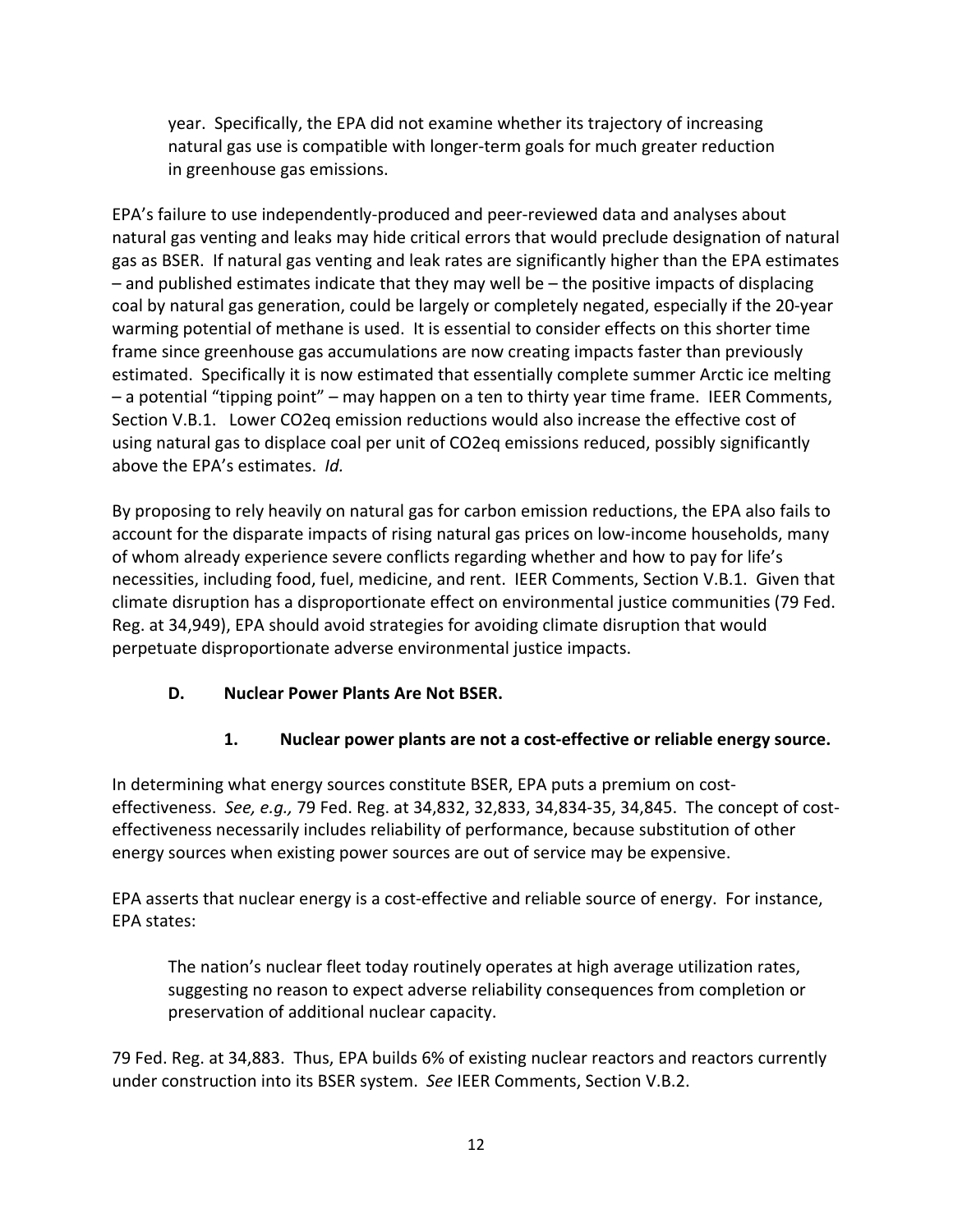Unfortunately, EPA's inclusion of nuclear power in the CPP is based on flawed reasoning. For several important reasons, preserving at-risk plants and/or building new plants are not costeffective methods of achieving carbon emission reductions. *See* IEER Comments, Sections V.B.2, V.C.3; Cooper Comments, Section I.D.2, VII.

First, EPA's conception that nuclear power is reliable is not applicable in the real world, because it is a logical fallacy to assume that only 6% of a reactor's capacity would be available. As stated in IEER's Comments:

One cannot keep six percent of a reactor open. If a nuclear reactor is uneconomical, it would be completely shut down and there would be zero electricity generation. If such a reactor were to be subsidized and kept open, the subsidy would have to be for the whole reactor, not six percent of it. Hence, by including this six percent in its calculation of the target rate, the EPA has provided the nuclear industry in deregulated markets with a tool to extract financial concessions for 100 percent of the reactor.

#### IEER Comments at 34.

Second, many "at‐risk" nuclear plants (*i.e.,* reactors that are located in areas where electricity generation has been deregulated) are expensive to operate. Keeping those reactors on line will result in much higher costs of carbon reductions than the \$12 to \$17 per metric ton estimated in the CPP. *Id.* The CPP does not distinguish between these at-risk reactors and reactors in regulated states, where state governments may subsidize them through the rate‐ making process.<sup>5</sup>

Third, EPA also fails to recognize that new and under‐construction nuclear plants are far more expensive than alternative energy sources, such as increased efficiency, wind and utility solar. IEER Comments, Section V.B.2. And EPA's position begs an important policy question: if nuclear power is so cost‐effective, why would EPA propose to put states in a position where the

<sup>&</sup>lt;sup>5</sup> Notably, analyses already indicate that the continued operation of the Indian Point nuclear power plant is not a necessary, or even a particularly helpful, element to support emission reductions in New York State. In particular, recent modeling by energy economists show that under certain scenarios in which Indian Point Units 2 and 3 cease operating,  $CO<sub>2</sub>$  emissions can decline and then flatten out over time relative to a base case scenario in which Indian Point is operating. Synapse Energy Economics, Inc., Indian Point Energy Center: Effects of the Implementation of Closed‐Cycle Cooling on New York Emissions and Reliability (February 28, 2014) at 33‐35, 40, *available at*, http://www.riverkeeper.org/wp‐ content/uploads/2014/11/Synapse‐IPEC‐Final‐Report‐r.pdf (see, *inter alia*, discussion of scenario 14). These analyses also show that regardless of the operation of Indian Point,  $CO<sub>2</sub>$  emissions in New York can be significantly lowered through the implementation of high levels of additional renewables and/or increased levels of energy efficiency. *See id*. at 40‐41. Such conclusions underscore the imprudence of encouraging states to dedicate resources to support outdated, dangerous plants like Indian Point at the potential expense of robust and aggressive growth of renewable energy generation and energy efficiency programs.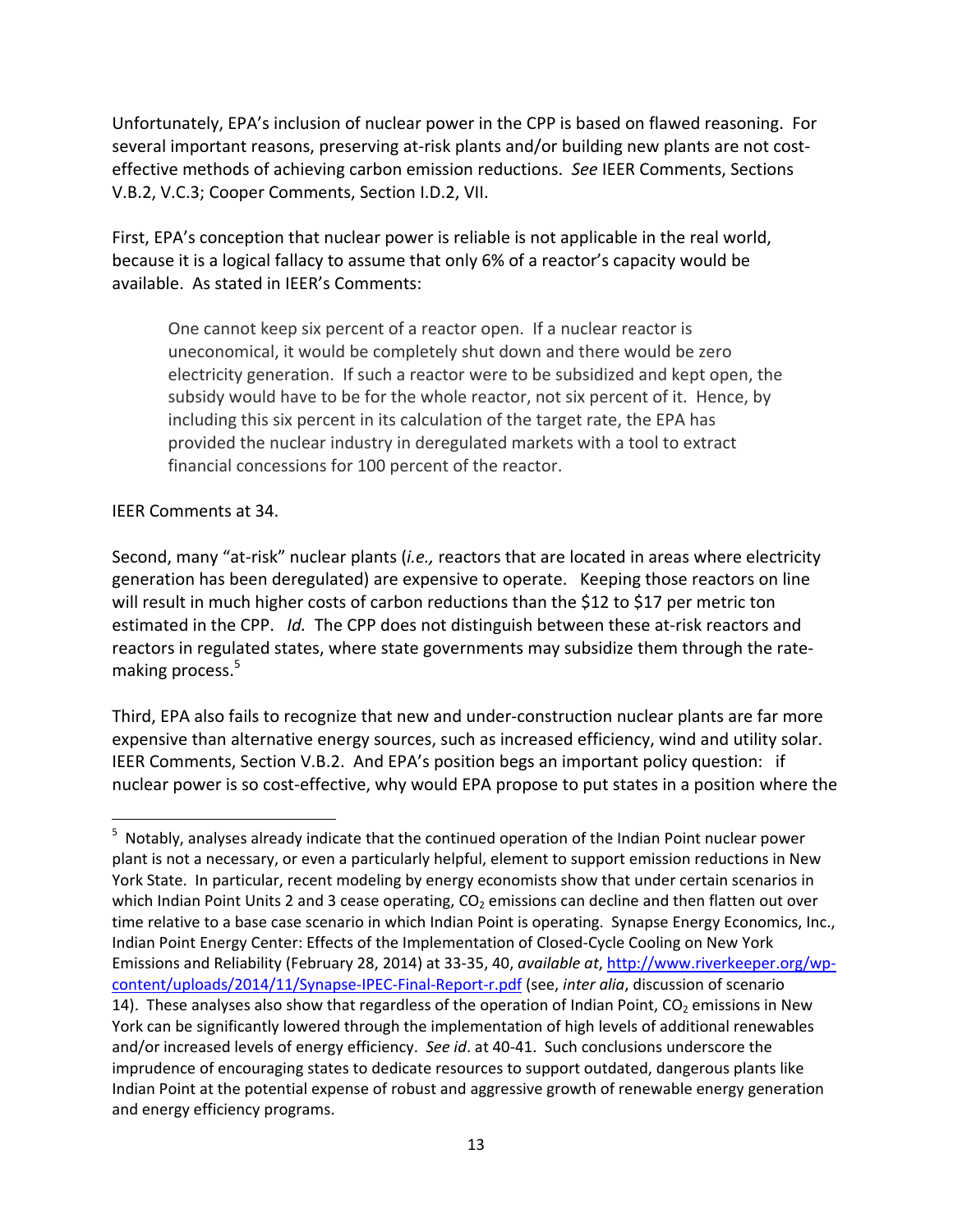CPP would force them to subsidize existing nuclear energy or complete under‐construction plants?

Finally, the EPA unlawfully encroaches upon the regulatory domain of the NRC by implicitly assuming that about 30% of existing nuclear capacity, which is due to expire before 2030, will be available. *See* IEER Comments, Section V.B.2. The EPA can only rely on the continuation of this existing nuclear reactor capacity by assuming that the NRC will approve as safe the extension of those reactor licenses. Such an assumption undermines the NRC's statutory responsibility to deny license renewal applications if the NRC concludes they would pose an unreasonable risks to public health and safety. *See* 42 U.S.C. §§ 2133(c) and (d)). NRC has conceded that renewal of a reactor license should not be allowed unless the licensee can demonstrate that it has taken measures to address "the detrimental effects of aging" during the reactor's license renewal term. Final Rule, Nuclear Power Plant License Renewal; Revisions, 60 Fed. Reg. 22,461, 22,464 (May 8, 1995). *See also* 10 C.F.R. § 54.29(a)(1) (requiring a reasonable assurance finding regarding a licensee's program for "managing the effects of aging" on certain reactor components.

Thus, EPA should avoid trespassing on NRC's unique regulatory domain by presuming a positive outcome for NRC license renewal reviews. Even assuming for purposes of argument that such encroachment is lawful, it would be extremely poor public policy for the EPA to build extended operation of aging and increasingly dangerous reactors into its regulatory scheme as a *fait accompli.* 

#### **2. Nuclear power's non‐air‐related environmental impacts are disproportionately high in comparison to renewables.**

EPA asserts that nuclear energy is "positive on balance" when measured against other BSER carbon-reducing energy sources.<sup>6</sup> 79 Fed. Reg. at 34,883. But this position is not consistent with overwhelming evidence that the non-air quality impacts of nuclear energy are large and irreversible, including the risk of catastrophic nuclear accidents such as experienced by the Fukushima Daichii reactor complex; the devastating environmental impacts of uranium mining and milling; the impacts of routine environmental emissions of such radionuclides as tritium and carbon‐14; and the routine creation of plutonium and thousands of tons of highly radioactive spent fuel. *See* IEER Comments, Section V.B.2. These significant environmental impacts are far greater than the impacts of any renewable energy source considered in the CPP.

The EPA's proposed conclusion is also inconsistent with information that EPA presents to the general public on its own website, where EPA compares environmental impacts of nuclear energy with hydroelectricity, non‐hydroelectric renewable energy, and other energy sources. http://www.epa.gov/cleanenergy/energy‐and‐you/affect/index.html. EPA's own information

 $^6$  EPA also favorably compares nuclear energy to coal. 79 Fed. Reg. at 34,883. But it is not useful or logical to compare a carbon‐reducing technology to one that emits large amounts of carbon. EPA should compare nuclear to other BSER technologies to determine which is "best."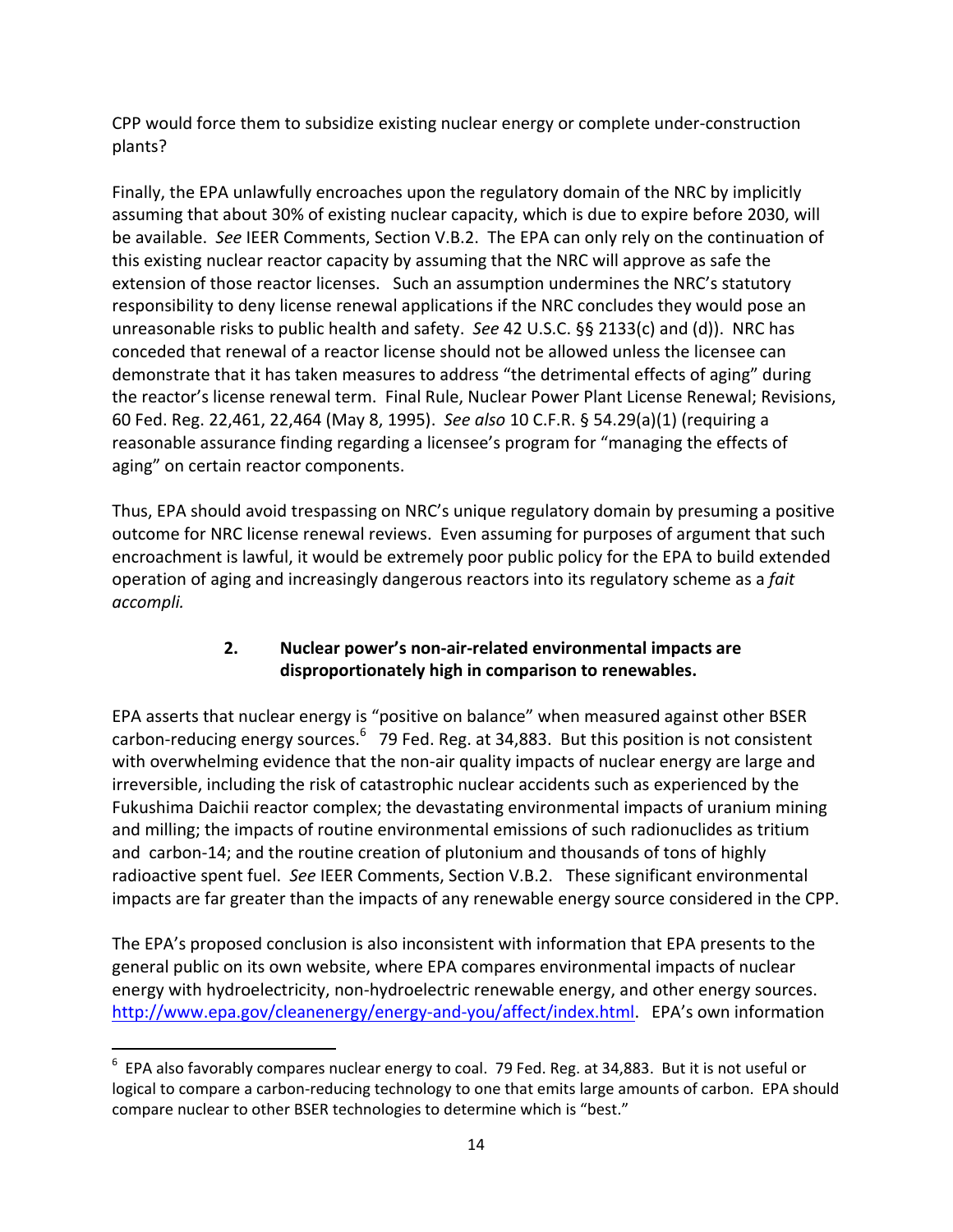shows that the environmental impacts of nuclear energy dwarf the impacts of the renewable energy sources. The CPP's failure to acknowledge this internal contradiction within EPA renders the CPP's conclusions about the benign characteristics of nuclear power "arbitrary and capricious." *Motor Vehicle Manufacturers Assoc'n,* 463 U.S. at 42.

For instance:

 **a. Water use impacts.** EPA's website is critical of the environmental impacts of nuclear reactors' water use. According to the website, nuclear power plants "use large quantities of water for steam production and for cooling. When nuclear power plants remove water from a lake or river for steam production and cooling, fish and other aquatic life can be affected." Id. <sup>7</sup> See also IEER Comments, Section V.B.2.

In the proposed CPP, EPA reverses course. EPA cites the proposed Watts Bar Unit 2 nuclear reactor for the proposition that "all" five new reactors now under construction have closed‐ cycle cooling systems, with "lower water usage than some existing fossil-fuel fired EGUs." 79 Fed. Reg. at 34,883. But once, again, EPA's comparison of nuclear energy with coal is not useful or meaningful. Rather, nuclear energy should be compared with BSER energy sources. As EPA's website shows, water use by solar and wind energy sources is trivial in comparison to coal, and water use by wind energy is non-existent. http://www.epa.gov/cleanenergy/energy-andyou/affect/sw‐generation.html. In any event, EPA is incorrect about at least one new reactor: the proposed Watts Bar Unit 2 reactor would use a combination of closed‐cycle cooling *and* once‐through cooling. *See* Final Environmental Impact Statement for Watts Bar Nuclear Power Plant Unit 2 at 3‐4 (NRC 2013); Environmental Assessment, Watts Bar Nuclear Plant Supplemental Condenser Cooling Water Project (TVA 1998).

 **b. Water discharge impacts.** According to EPA's website, "[w]ater pollutants, such as heavy metals and salts, build up in the water used in the nuclear power plant systems. These water pollutants, as well as the higher temperature of the water discharged from the power plant, can negatively affect water quality and aquatic life." http://www.epa.gov/cleanenergy/energy-and-you/affect/water-discharge.html. Solar photovoltaics, in contrast, "do not discharge any water while creating electricity." *Id.* Nor does wind power discharge any water. *Id.* This very significant adverse non-air quality impact of nuclear power is essentially ignored in the CPP, and to the extent it is acknowledged it is misrepresented: as discussed in note 6 above, EPA incorrectly states that Watts Bar Unit 2 exclusively relies on closed‐cycle cooling, which minimizes thermal impacts of water discharges.

 $<sup>7</sup>$  If anything, EPA has understated the water use impacts of nuclear reactors: on average, nuclear</sup> energy in the most water-intensive of traditional energy resources, followed by coal and natural gas. Fisher, et al., *Freshwater use by U.S. power plants: Electricity's thirst for a precious resource* (Union of Concerned Scientists 2011). Available at http://www.ucsusa.org/clean\_energy/our‐energy‐ choices/energy‐and‐water‐use/freshwater‐use‐by‐us‐power‐plants.html#.VGkEw1fF‐4o. *See also* IEER Comments, Section V.B.2.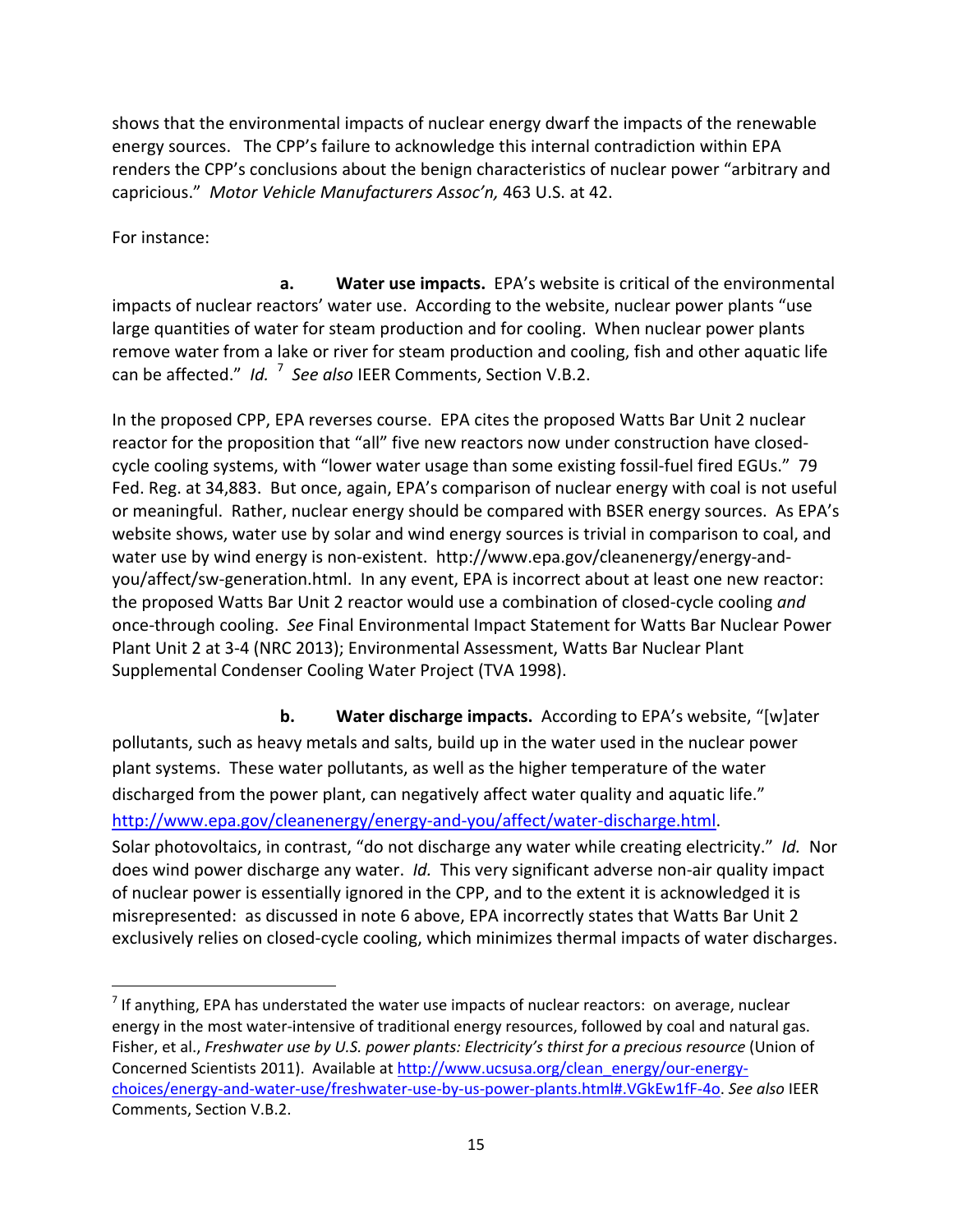In fact, as discussed above, Watts Bar Unit 2 would rely on supplemental once-through cooling in *addition* to the primary closed‐cycle cooling system.

 **c. Waste generation impacts.** On its website, the EPA asserts that nuclear power plants collectively produce about 2,000 metric tons per year of "spent" or used reactor fuel, which is stored at reactor sites in pools and steel‐lined concrete vaults. http://www.epa.gov/cleanenergy/energy‐and‐you/affect/sw‐generation.html In addition, the website states that "much of the equipment in the nuclear power plants becomes contaminated with radiation and will become radioactive waste after the plant is closed." EPA also acknowledges that none of the renewable technologies described on EPA's website produce waste in significant quantities. The CPP pays only minor attention to this significant environmental problem, stating vaguely that "[t]he EPA recognizes that nuclear generation poses unique waste disposal issues. . ." 79 Fed. Reg. at 34,883. The CPP completely fails to acknowledge the conclusion of the U.S. Congress that the *only* safe means of permanently storing spent reactor fuel is to dispose of it in a geological repository (Nuclear Waste Policy Act ("NWPA") of 1982, as amended, 42 U.S.C. § 10131(b)(1)); nor does EPA acknowledge that after more than four decades of nuclear power plant operation, no repository has yet been fully evaluated or licensed for the purpose of disposing of *existing* inventories of spent reactor fuel. And the government has not even begun to consider how it will dispose of the spent fuel that will be generated in the future by reactors that EPA proposes to include in the CPP.

Nor does the EPA acknowledge that the U.S. Nuclear Regulatory Commission (NRC), the agency responsible for ensuring the safe storage and disposal of spent reactor fuel, has done such a poor job of evaluating the impacts of spent fuel on the environment that it was forced by a federal court to suspend all reactor licensing and re‐licensing while it conducted a comprehensive environmental study. *See New York v. NRC,* 681 F.3d 471 (D.C. Cir. 2012); *Calvert Cliffs 3 Nuclear Project, LLC and Unistar Nuclear Operating Services, LLC* (Calvert Cliffs Nuclear Power Plant, Unit 3), et al., CLI‐12‐16, 76 NRC 63 (2012). And although NRC recently issued a study in response to the Court's decision (Generic Environmental Impact Statement for Continued Storage of Spent Nuclear Fuel (2013) ("Extended Storage GEIS")), the NRC has yet to grapple with the serious environmental issues posed by extended storage of spent fuel. *See* IEER Comments, Section V.B.2. As a result, three state governments, one Native American tribal organization, and nine environmental organizations have sued the NRC to overturn the Extended Storage GEIS for its inadequacy to satisfy the National Environmental Policy Act or the Atomic Energy Act. *See New York et al. v. NRC,* Docket Nos. 14‐1210, 14‐1212, 14‐1216, 14‐  $1217<sup>8</sup>$ 

<sup>8</sup> If these lawsuits are successful, the result will be additional delays in licensing and re‐licensing of reactors, thus further undermining their reliability.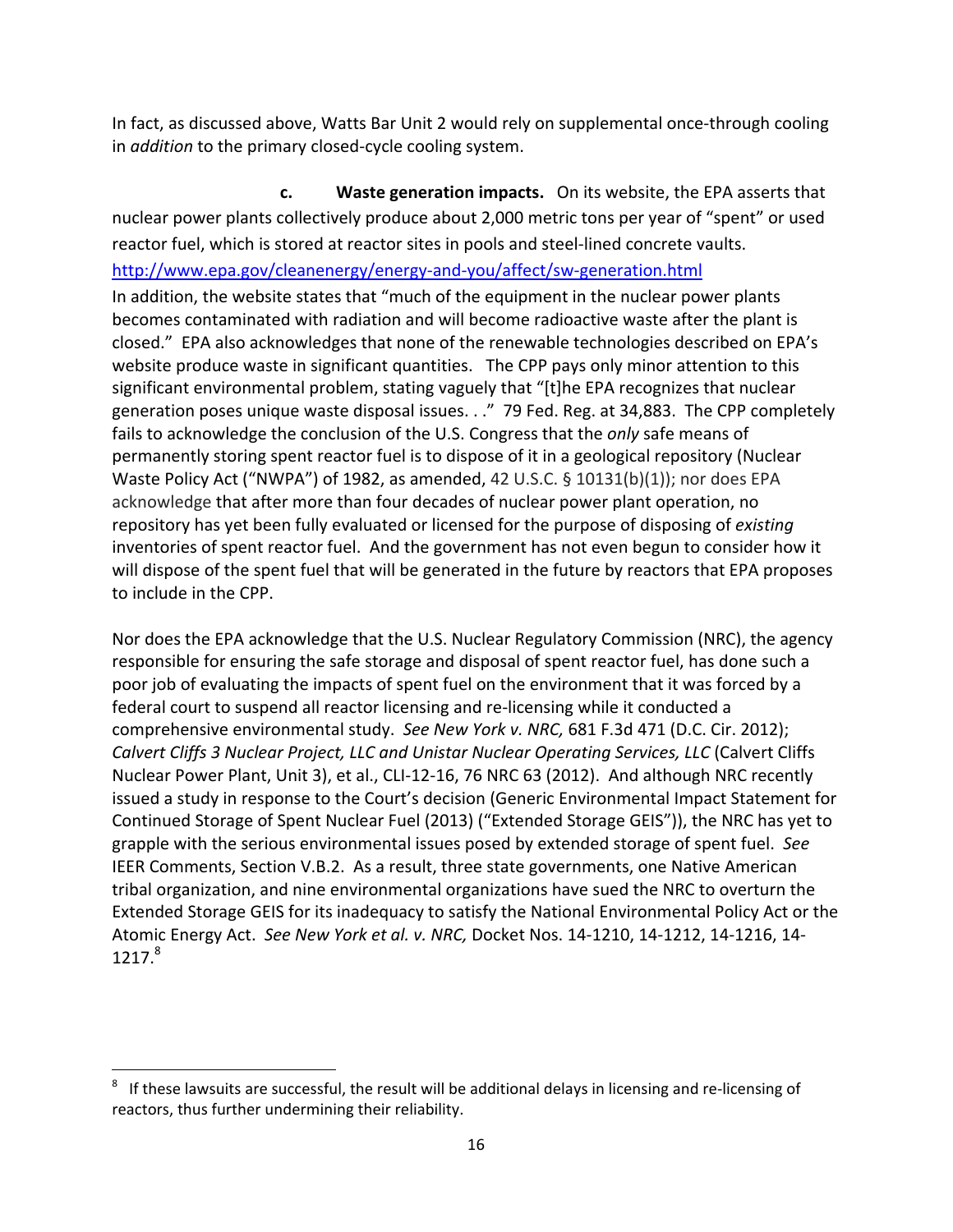#### **3. Nuclear power's environmental justice impacts are disproportionately large.**

EPA acknowledges the disparate impacts of climate disruption on low‐income and minority populations. 79 Fed. Reg. at 34,949. But the CPP contains no analysis of the environmental justice effects of its proposed BSER technologies. As discussed above in Section IV.C, natural gas has disproportionate adverse economic effects on low‐income communities. In addition, nuclear power has a longstanding and tragic history of harming environmental justice communities to a disproportionate degree. The following map, posted on the EPA's own website, vividly illustrates this impact by showing the disproportionately high location of abandoned uranium mines in the Western states, where the majority of Indian reservations and Native American communities are located.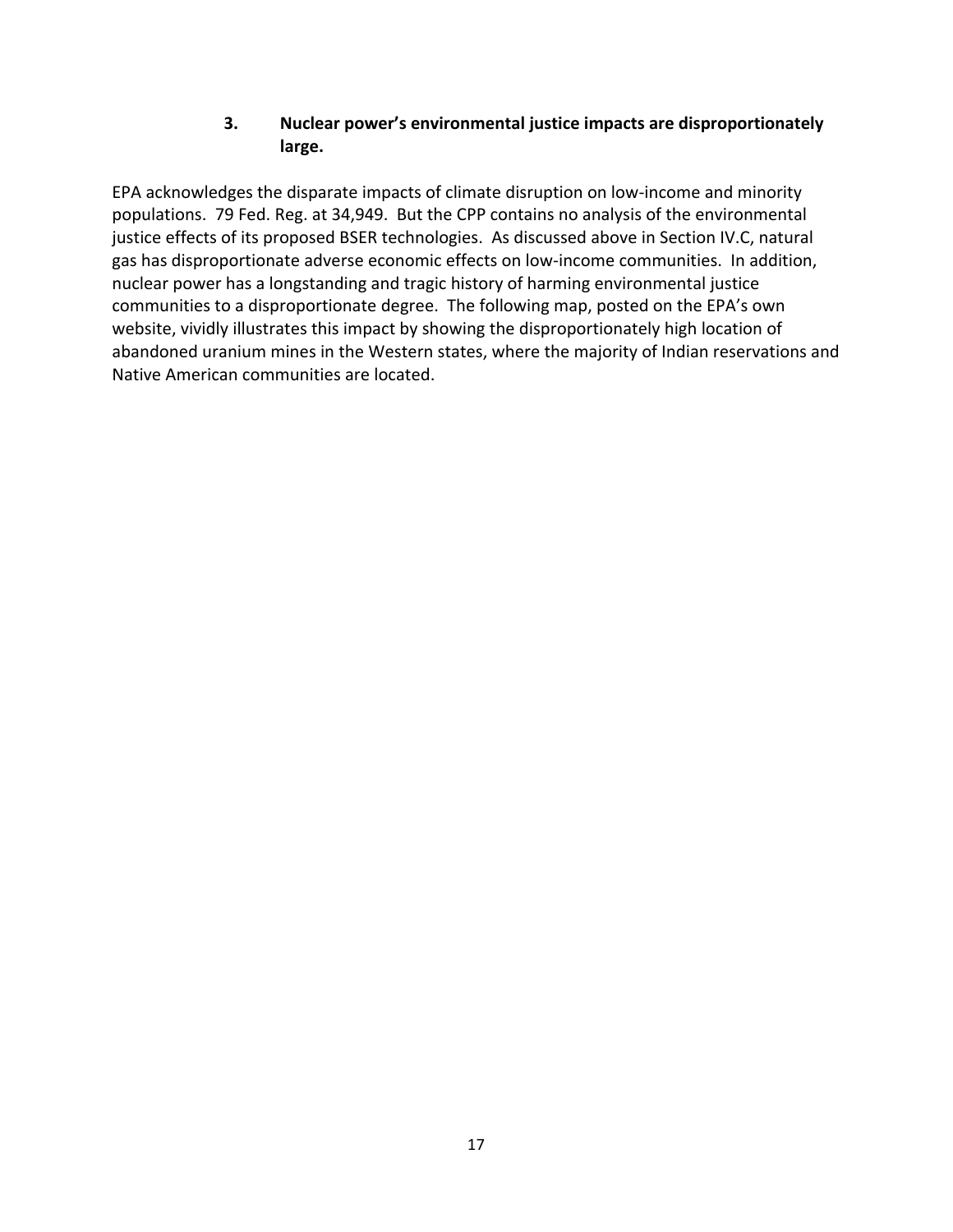

#### Source: (U.S. EPA 2006b)

According to a literature survey prepared by the Southwest Research and Information Center, more than 1,200 abandoned uranium mines have been documented on the Navajo Nation alone. C. Shuey, MPH, *Uranium Exposure and Public Health in New Mexico and the Navajo* Nation: a Literature Summary (Feb. 27, 2007).<sup>9</sup> Seven uranium mils were operated in the State

 9 Attached as Exhibit C.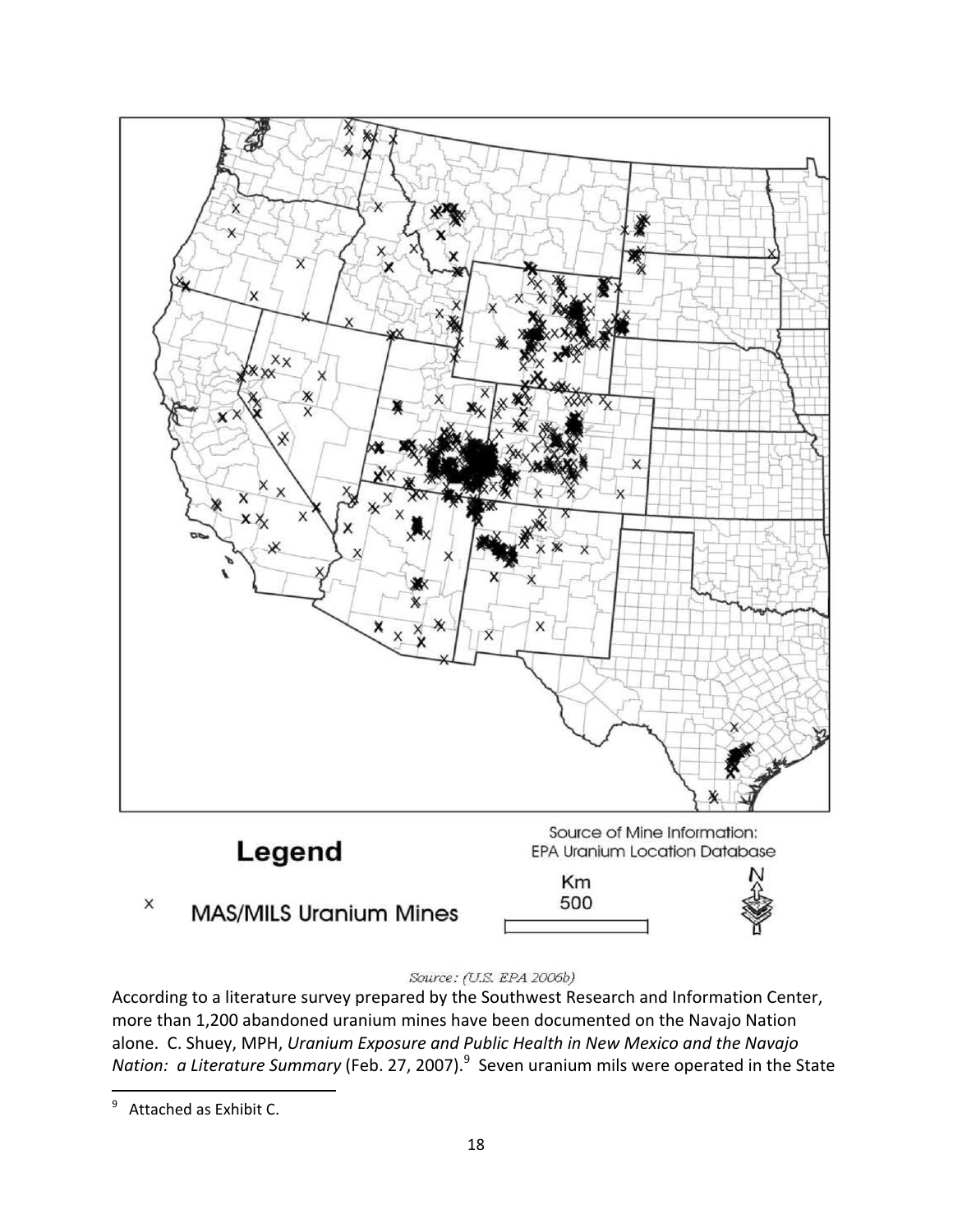of New Mexico between 1947 and 1995, generating more than 90 million tons of radioactive tailings that caused extensive radioactive and chemical groundwater contamination. *Id.* Given the sufficiency of renewable and cost‐effective energy technologies that do not have such dire and disproportionate effects on Native American communities, the EPA lacks reasonable grounds to continue to characterize nuclear energy as "BSER."

### **4. Reliance on nuclear power would undermine long‐term carbon emission reductions**

As discussed above, EPA must evaluate proposed BSER technologies on a "grand scale." *See Sierra Club,* 657 F.2d at 330. Thus, the EPA should not characterize any energy technology as "best" for reducing emissions if its application would undermine other emissions‐reducing technologies. Unfortunately, the CPP does not propose a BSER strategy that will be effective long-term on a "grand scale." Instead, by proposing to encourage state governments to include nuclear power plants in their compliance plans, the EPA sets a policy that undermines the agency's own goal of achieving substantial carbon reductions in the energy sector.

EPA's first error is to treat renewables and nuclear energy as if they were interchangeable. For instance, EPA states:

As noted above with redispatch, an allowance system or tradable emission rate system would provide incentives for sources to reduce their emissions as much as possible, including through substituting for their generation with generation from renewable energy. In addition, owners of existing nuclear units and nuclear units currently under construction can take action to complete or preserve that capacity, the generation from which likewise can be dispatched in a coordinated manner to substitute for fossil fuel‐ fired generation. *As discussed above, coordination of these decisions in the integrated electricity system can occur through a variety of mechanisms, some centralized and some not.*

79 Fed. Reg. at 34,883 (emphasis added). In truth, however, nuclear reactors are very inflexible and a poor complement for variable solar and wind generation, the two most plentiful renewable resources in the United States. IEER Comments, Section V.B.3.

By encouraging states to devote their scarce resources to support of outdated and very expensive centralized nuclear power plants, the EPA would undermine the states' agility and resourcefulness in modernizing their electricity sectors and thereby maximizing carbon emission reductions. Thus, EPA would diminish the great promise for carbon emissions which lies in the transition, now underway, from the  $20<sup>th</sup>$  Century system of large, centralized baseload power plants to a 21<sup>st</sup> Century system of distributed resources with actively managed demand in which low-carbon renewable energy and efficiency play a crucial role.

Moreover, as Dr. Mark Cooper points out in his comments, subsidies to nuclear energy yield much smaller returns than subsidies to renewables: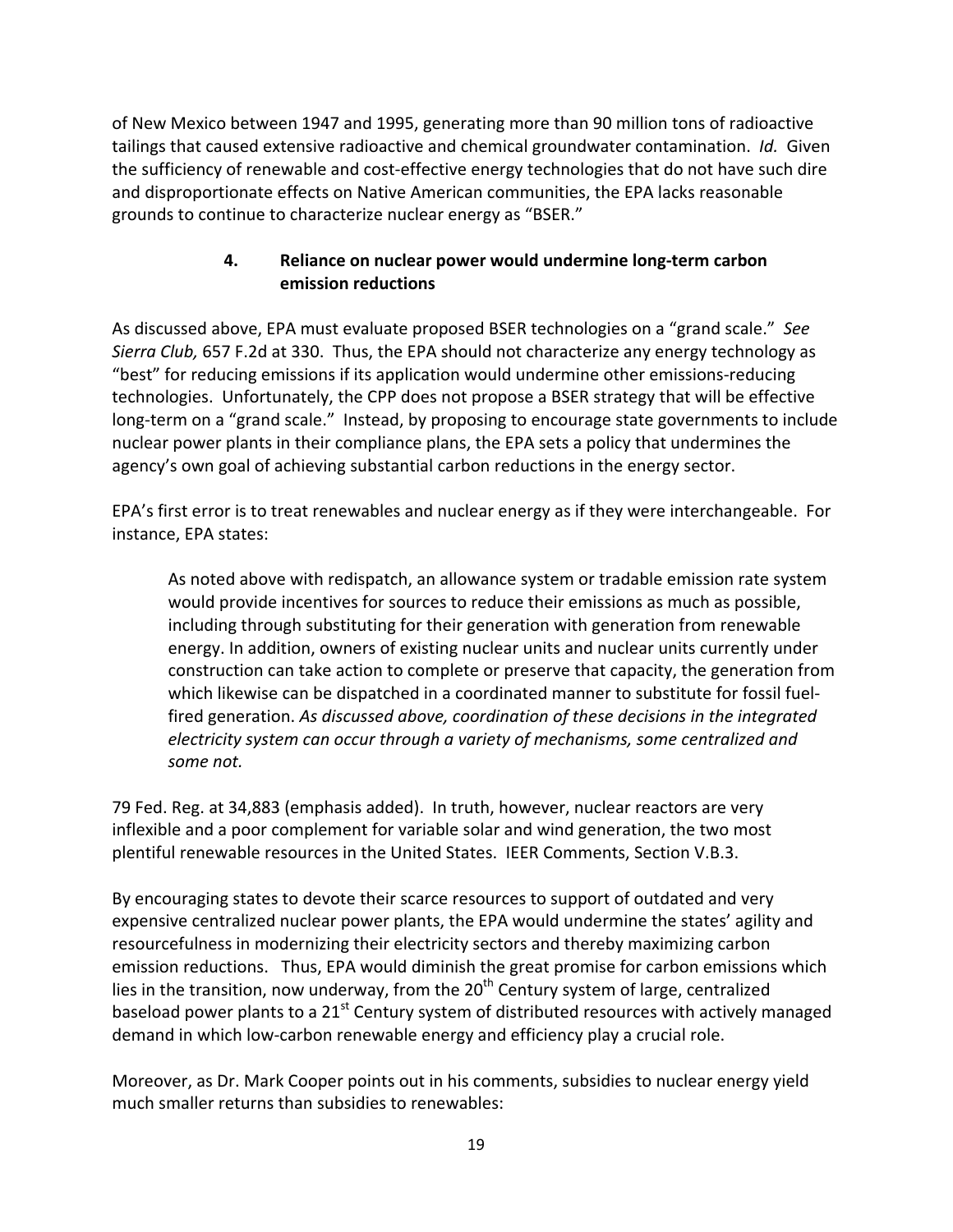The ultimate irony is that with a much smaller level of subsidy to drive innovation and economies of scale, the renewables have achieved dramatically declining costs in a little over a decade, which is exactly the economic process that has eluded the nuclear industry for half a century.

Cooper Comments at 161. As Dr. Cooper further states:

EPA suggested that the states can put a thumb on the scale in favor of aging nuclear reactors with a direct subsidy, but failed to examine the cost of aging reactors. EPA also suggests that the tens of billions of dollars yet to be spent on nuclear reactors under construction in three states be ignored in the state planning process. In so doing, it also ignored the massive subsidies that nuclear power has received in the past and is continuing to receive in the present to build new reactors and operate aging reactors.

Ignoring the ongoing costs of nuclear power, old or new, makes no sense, particularly because there is a plethora of lower cost, low carbon resources available. *If the states follow EPA's lead in dealing with nuclear compared to other non‐carbon resources, they would unnecessarily raise the cost of carbon abatement.* EPA should correct these mistakes in promulgating the final rule, which would help the states avoid those same mistakes.

Cooper Comments at 6 (emphasis added).

Finally, by endorsing nuclear power as a BSER technology, the EPA would provide implicit support to efforts by the nuclear industry to persuade states to include nuclear energy in their clean energy portfolios or modify renewable energy portfolios to include nuclear. Not only is nuclear energy not renewable, $^{10}$  but – as discussed above -- its use would undermine substantial growth of solar and wind energy.

 $^{10}$  The glossary of the Intergovernmental Panel on Climate Change defines renewable energy as follows:

Renewable energy is obtained from the continuing or repetitive currents of energy occurring in the natural environment and includes non‐carbon technologies such as solar energy, hydropower, wind, tide and waves and geothermal heat, as well as carbon-neutral technologies such as biomass.

http://www.ipcc.ch/pdf/glossary/ar4-wg3.pdf. Nuclear energy is not renewable because uranium and thorium -- the only two materials that occur in nature that can be used for nuclear power -- are primordial materials that were in the Earth when it was formed. There are no "continuing or repetitive currents" that replenish them and they are therefore not renewable energy.